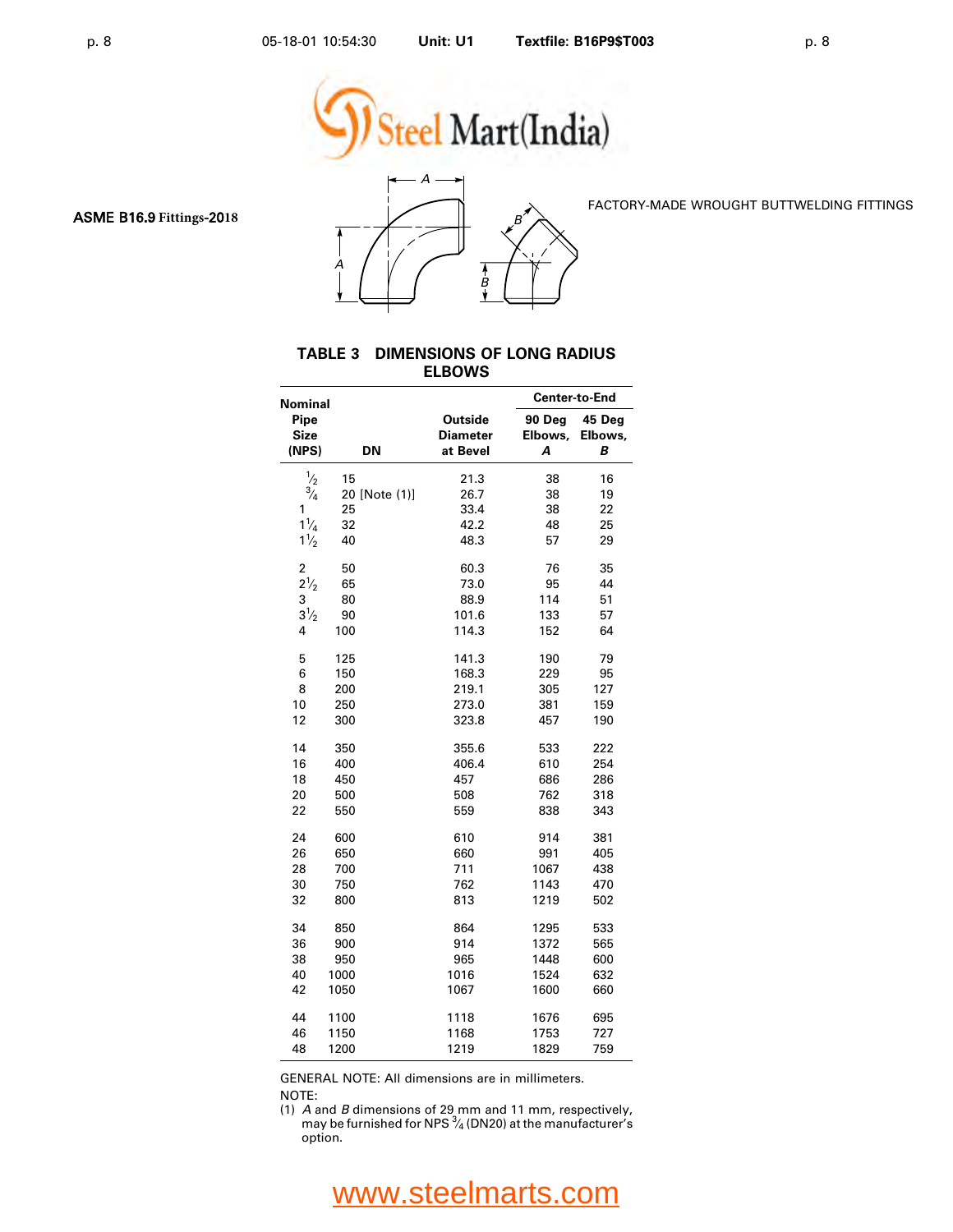

FACTORY-MADE WROUGHT BUTTWELDING FITTINGS  $\overline{A}$  -  $\overline{A}$  -  $\overline{A}$  -  $\overline{A}$  -  $\overline{A}$  -  $\overline{A}$  -  $\overline{A}$  -  $\overline{A}$  -  $\overline{A}$  -  $\overline{A}$  -  $\overline{A}$  -  $\overline{A}$  -  $\overline{A}$  -  $\overline{A}$  -  $\overline{A}$  -  $\overline{A}$  -  $\over$ 



#### **TABLE 4 DIMENSIONS OF LONG RADIUS-REDUCING ELBOWS**

| <b>Nominal</b><br>Pipe<br><b>Size</b> |                  |                                           | <b>Outside Diameter</b><br>at Bevel | Center-<br>to-End, | <b>Nominal</b><br>Pipe<br><b>Size</b> | <b>Outside Diameter</b><br>at Bevel |       |       | Center-<br>to-End, |
|---------------------------------------|------------------|-------------------------------------------|-------------------------------------|--------------------|---------------------------------------|-------------------------------------|-------|-------|--------------------|
| (NPS)                                 | DN               | <b>Small End</b><br><b>Large End</b><br>A | (NPS)                               | DN                 | <b>Large End</b>                      | <b>Small End</b>                    | Α     |       |                    |
| $2 \times 1\frac{1}{2}$               | $50 \times 40$   | 60.3                                      | 48.3                                | 76                 | $10 \times 8$                         | $250 \times 200$                    | 273.0 | 219.1 | 381                |
| $2 \times 1\frac{1}{4}$               | $50 \times 32$   | 60.3                                      | 42.2                                | 76                 | $10 \times 6$                         | $250 \times 150$                    | 273.0 | 168.3 | 381                |
| $2 \times 1$                          | $50 \times 25$   | 60.3                                      | 33.4                                | 76                 | $10 \times 5$                         | $250 \times 125$                    | 273.0 | 141.3 | 381                |
| $2^{1/2} \times 2$                    | $65 \times 50$   | 73.0                                      | 60.3                                | 95                 | $12 \times 10$                        | $300 \times 250$                    | 323.8 | 273.0 | 457                |
| $2\frac{1}{2} \times 1\frac{1}{2}$    | $65 \times 40$   | 73.0                                      | 48.3                                | 95                 | $12 \times 8$                         | $300 \times 200$                    | 323.8 | 219.1 | 457                |
| $2\frac{1}{2} \times 1\frac{1}{4}$    | $65 \times 32$   | 73.0                                      | 42.2                                | 95                 | $12 \times 6$                         | $300 \times 150$                    | 323.8 | 168.3 | 457                |
| $3 \times 2\frac{1}{2}$               | $80 \times 65$   | 88.9                                      | 73.0                                | 114                | $14 \times 12$                        | $350 \times 300$                    | 355.6 | 323.8 | 533                |
| $3 \times 2$                          | $80 \times 50$   | 88.9                                      | 60.3                                | 114                | $14 \times 10$                        | $350 \times 250$                    | 355.6 | 273.0 | 533                |
| $3 \times 1\frac{1}{2}$               | $80 \times 40$   | 88.9                                      | 48.3                                | 114                | $14 \times 8$                         | $350 \times 200$                    | 355.6 | 219.1 | 533                |
| $3\frac{1}{2} \times 3$               | $90 \times 80$   | 101.6                                     | 88.9                                | 133                | $16 \times 14$                        | $400 \times 350$                    | 406.4 | 355.6 | 610                |
| $3\frac{1}{2} \times 2\frac{1}{2}$    | $90 \times 65$   | 101.6                                     | 73.0                                | 133                | $16 \times 12$                        | $400 \times 300$                    | 406.4 | 323.8 | 610                |
| $3^{1}/_{2} \times 2$                 | $90 \times 50$   | 101.6                                     | 60.3                                | 133                | $16 \times 10$                        | $400 \times 250$                    | 406.4 | 273.0 | 610                |
| $4 \times 3\frac{1}{2}$               | $100 \times 90$  | 114.3                                     | 101.6                               | 152                | $18 \times 16$                        | $450 \times 400$                    | 457   | 406.4 | 686                |
| $4 \times 3$                          | $100 \times 80$  | 114.3                                     | 88.9                                | 152                | $18 \times 14$                        | $450 \times 350$                    | 457   | 355.6 | 686                |
| $4 \times 2\frac{1}{2}$               | $100 \times 65$  | 114.3                                     | 73.0                                | 152                | $18 \times 12$                        | $450\times300$                      | 457   | 323.8 | 686                |
| $4 \times 2$                          | $100 \times 50$  | 114.3                                     | 60.3                                | 152                | $18 \times 10$                        | $450 \times 250$                    | 457   | 273.0 | 686                |
| $5 \times 4$                          | $125 \times 100$ | 141.3                                     | 114.3                               | 190                | $20 \times 18$                        | $500 \times 450$                    | 508   | 457   | 762                |
| $5 \times 3\frac{1}{2}$               | $125 \times 90$  | 141.3                                     | 101.6                               | 190                | $20 \times 16$                        | $500 \times 400$                    | 508   | 406.4 | 762                |
| $5 \times 3$                          | $125 \times 80$  | 141.3                                     | 88.9                                | 190                | $20 \times 14$                        | $500 \times 350$                    | 508   | 355.6 | 762                |
| $5 \times 2^{1/2}$                    | $125 \times 65$  | 141.3                                     | 73.0                                | 190                | $20 \times 12$                        | $500 \times 300$                    | 508   | 323.8 | 762                |
| $6 \times 5$                          | $150 \times 125$ | 168.3                                     | 141.3                               | 229                | $20 \times 10$                        | $500 \times 250$                    | 610   | 273.0 | 762                |
| $6 \times 4$                          | $150 \times 100$ | 168.3                                     | 114.3                               | 229                | $24 \times 22$                        | $600 \times 550$                    | 610   | 559   | 914                |
| $6 \times 3\frac{1}{2}$               | $150 \times 90$  | 168.3                                     | 101.6                               | 229                | $24 \times 20$                        | $600 \times 500$                    | 610   | 508   | 914                |
| $6 \times 3$                          | $150 \times 80$  | 168.3                                     | 88.9                                | 229                | $24 \times 18$                        | $600 \times 450$                    | 610   | 457   | 914                |
| $8 \times 6$                          | $200 \times 150$ | 219.1                                     | 168.3                               | 305                | $24 \times 16$                        | $600 \times 400$                    | 610   | 406.4 | 914                |
| $8 \times 5$                          | $200 \times 125$ | 219.1                                     | 141.3                               | 305                | $24 \times 14$                        | $600 \times 350$                    | 610   | 355.6 | 914                |
| $8 \times 4$                          | $200 \times 100$ | 219.1                                     | 114.3                               | 305                | $24 \times 12$                        | $600 \times 300$                    | 610   | 323.8 | 914                |

GENERAL NOTE: All dimensions are in millimeters.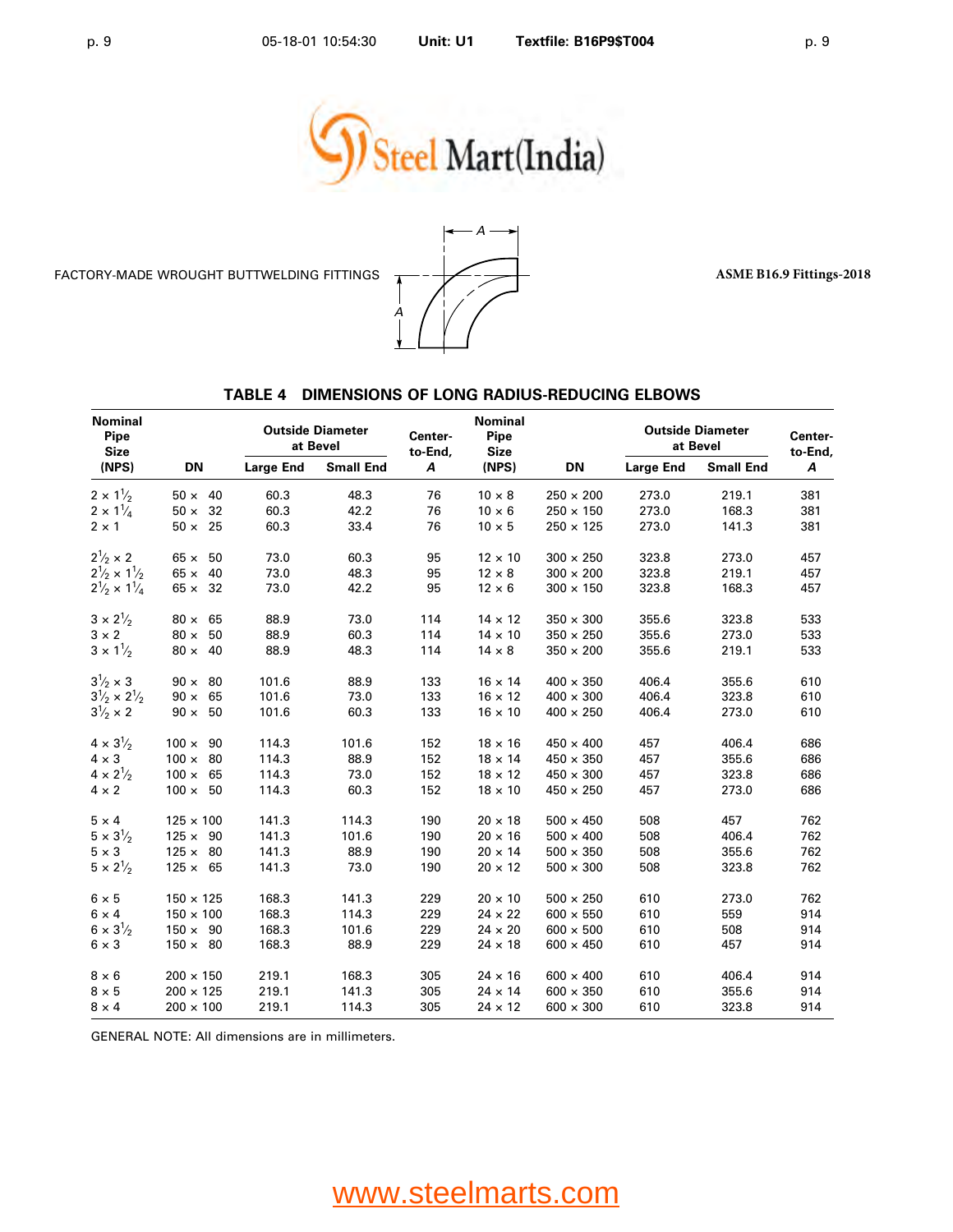





#### **TABLE 5 DIMENSIONS OF LONG RADIUS RETURNS**

| <b>Nominal</b><br>Pipe<br><b>Size</b> |               | Outside<br><b>Diameter</b><br>at | Center-<br>to-<br>Center, | Back-<br>to-<br>Face, |
|---------------------------------------|---------------|----------------------------------|---------------------------|-----------------------|
| (NPS)                                 | <b>DN</b>     | Bevel                            | D                         | Κ                     |
| $\frac{1}{2}$                         | 15            | 21.3                             | 76                        | 48                    |
| $\frac{3}{4}$                         | 20 [Note (3)] | 26.7                             | 76                        | 51                    |
| 1                                     | 25            | 33.4                             | 76                        | 56                    |
| $1\frac{1}{4}$                        | 32            | 42.2                             | 95                        | 70                    |
| $1\frac{1}{2}$                        | 40            | 48.3                             | 114                       | 83                    |
| 2                                     | 50            | 60.3                             | 152                       | 106                   |
| $2\frac{1}{2}$                        | 65            | 73.0                             | 190                       | 132                   |
| 3                                     | 80            | 88.9                             | 229                       | 159                   |
| $3\frac{1}{2}$                        | 90            | 101.6                            | 267                       | 184                   |
| 4                                     | 100           | 114.3                            | 305                       | 210                   |
| 5                                     | 125           | 141.3                            | 381                       | 262                   |
| 6                                     | 150           | 168.3                            | 457                       | 313                   |
| 8                                     | 200           | 219.1                            | 610                       | 414                   |
| 10                                    | 250           | 273.0                            | 762                       | 518                   |
| 12                                    | 300           | 323.8                            | 914                       | 619                   |
| 14                                    | 350           | 355.6                            | 1067                      | 711                   |
| 16                                    | 400           | 406.4                            | 1219                      | 813                   |
| 18                                    | 450           | 457                              | 1372                      | 914                   |
| 20                                    | 500           | 508                              | 1524                      | 1016                  |
| 22                                    | 550           | 559                              | 1676                      | 1118                  |
| 24                                    | 600           | 610                              | 1829                      | 1219                  |

#### **TABLE 6 DIMENSIONS OF SHORT RADIUS ELBOWS**

| <b>Nominal</b><br>Pipe<br><b>Size</b> |     | <b>Outside</b><br><b>Diameter</b><br>at | Center-<br>to-End, |
|---------------------------------------|-----|-----------------------------------------|--------------------|
| (NPS)                                 | DN  | Bevel                                   | A                  |
| 1                                     | 25  | 33.4                                    | 25                 |
| $1\frac{1}{4}$                        | 32  | 42.2                                    | 32                 |
| $1\frac{1}{2}$                        | 40  | 48.3                                    | 38                 |
| 2                                     | 50  | 60.3                                    | 51                 |
| $2^{1/2}$                             | 65  | 73.0                                    | 64                 |
| 3                                     | 80  | 88.9                                    | 76                 |
| $3^{1/2}$                             | 90  | 101.6                                   | 89                 |
| $\overline{4}$                        | 100 | 114.3                                   | 102                |
| 5                                     | 125 | 141.3                                   | 127                |
| 6                                     | 150 | 168.3                                   | 152                |
| 8                                     | 200 | 219.1                                   | 203                |
| 10                                    | 250 | 273.0                                   | 254                |
| 12                                    | 300 | 323.8                                   | 305                |
| 14                                    | 350 | 355.6                                   | 356                |
| 16                                    | 400 | 406.4                                   | 406                |
| 18                                    | 450 | 457                                     | 457                |
| 20                                    | 500 | 508                                     | 508                |
| 22                                    | 550 | 559                                     | 559                |
| 24                                    | 600 | 610                                     | 610                |

GENERAL NOTE: All dimensions are in millimeters.

GENERAL NOTE: All dimensions are in millimeters. NOTES:

(1) See Table 2 for tolerance for alignment of ends *U*.

(2) Dimension *A* is equal to one-half of dimension *O*.

(3) *O* and *K* dimentions of 57 mm and 43 mm, respectively,<br>may be furnished for NPS <sup>3</sup>/<sub>4</sub> (DN 20) at the manufacturer's ∕ option.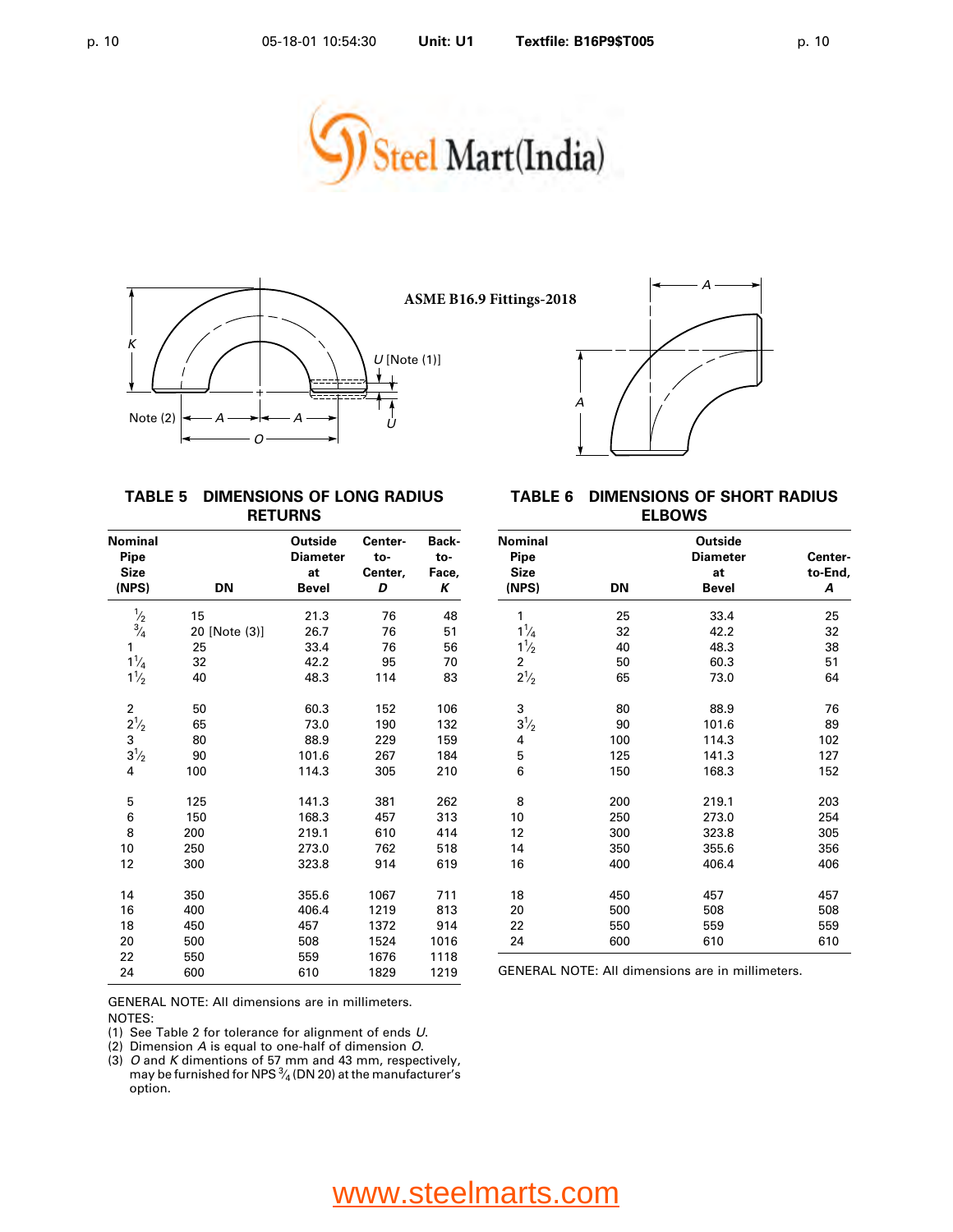



**TABLE 8 DIMENSIONS OF STRAIGHT TEES AND CROSSES**

#### **Nominal Center-to-End Pipe Outside Size Diameter Run, Outlet,** *M* **(NPS) DN at Bevel** *C* **[Notes (1) and (2)]**  $\frac{1}{2}$ ⁄  $\frac{1}{2}$  15 21.3 25 25<br>3. 20 26.7 29 29 ⁄  $\frac{1}{4}$  20 26.7 29 29 1 25 33.4 38 38  $1\frac{1}{4}$ ⁄  $\frac{1}{4}$  32 42.2 48 48  $1\frac{1}{2}$ ⁄  $\frac{2}{2}$  40 48.3 57 57 2 50 60.3 64 64  $2\frac{1}{2}$ ⁄  $\frac{1}{2}$  65 73.0 76 76 3 80 88.9 86 86  $3\frac{1}{2}$ ⁄  $\frac{1}{2}$  90 101.6 95 95 4 100 114.3 105 105 5 125 141.3 124 124 6 150 168.3 143 143 8 200 219.1 178 178 10 250 273.0 216 216 12 300 323.8 254 254 14 350 355.6 279 279 16 400 406.4 305 305 18 450 457 343 343 20 500 508 381 381 22 550 559 419 419 24 600 610 432 432 26 650 660 495 495 28 700 711 521 521 30 750 762 559 559 32 800 813 597 597 34 850 864 635 635 36 900 914 673 673 38 950 965 711 711 40 1000 1016 749 749 42 1050 1067 762 711

GENERAL NOTE: All dimensions are in millimeters. NOTES:

44 1100 1118 813 762 46 1150 1168 851 800 48 1200 1219 889 838

(1) Outlet dimension *M* for NPS 26 (DN 650) and larger is recommended but not required.

(2) Dimensions applicable to crosses NPS 24 (DN 600) and smaller.

#### **TABLE 7 DIMENSIONS OF SHORT RADIUS 180 deg RETURNS**

| Nominal        |     |                 | Center- | Back- |
|----------------|-----|-----------------|---------|-------|
| Pipe           |     | Outside         | to-     | to-   |
| <b>Size</b>    |     | <b>Diameter</b> | Center, | Face, |
| (NPS)          | DN  | at Bevel        | Ο       | Κ     |
| 1              | 25  | 33.4            | 51      | 41    |
| $1\frac{1}{4}$ | 32  | 42.2            | 64      | 52    |
| $1\frac{1}{2}$ | 40  | 48.3            | 76      | 62    |
| 2              | 50  | 60.3            | 102     | 81    |
| $2^{1/2}$      | 65  | 73.0            | 127     | 100   |
| 3              | 80  | 88.9            | 152     | 121   |
| $3^{1/2}$      | 90  | 101.6           | 178     | 140   |
| 4              | 100 | 114.3           | 203     | 159   |
| 5              | 125 | 141.3           | 254     | 197   |
| 6              | 150 | 168.3           | 305     | 237   |
| 8              | 200 | 219.1           | 406     | 313   |
| 10             | 250 | 273.0           | 508     | 391   |
| 12             | 300 | 323.8           | 610     | 467   |
| 14             | 350 | 355.6           | 711     | 533   |
| 16             | 400 | 406.4           | 813     | 610   |
| 18             | 450 | 457             | 914     | 686   |
| 20             | 500 | 508             | 1016    | 762   |
| 22             | 550 | 559             | 1118    | 838   |
| 24             | 600 | 610             | 1219    | 914   |

GENERAL NOTES:

(a) All dimensions are in millimeters.

(b) Dimension *A* is equal to one-half of dimension *O*.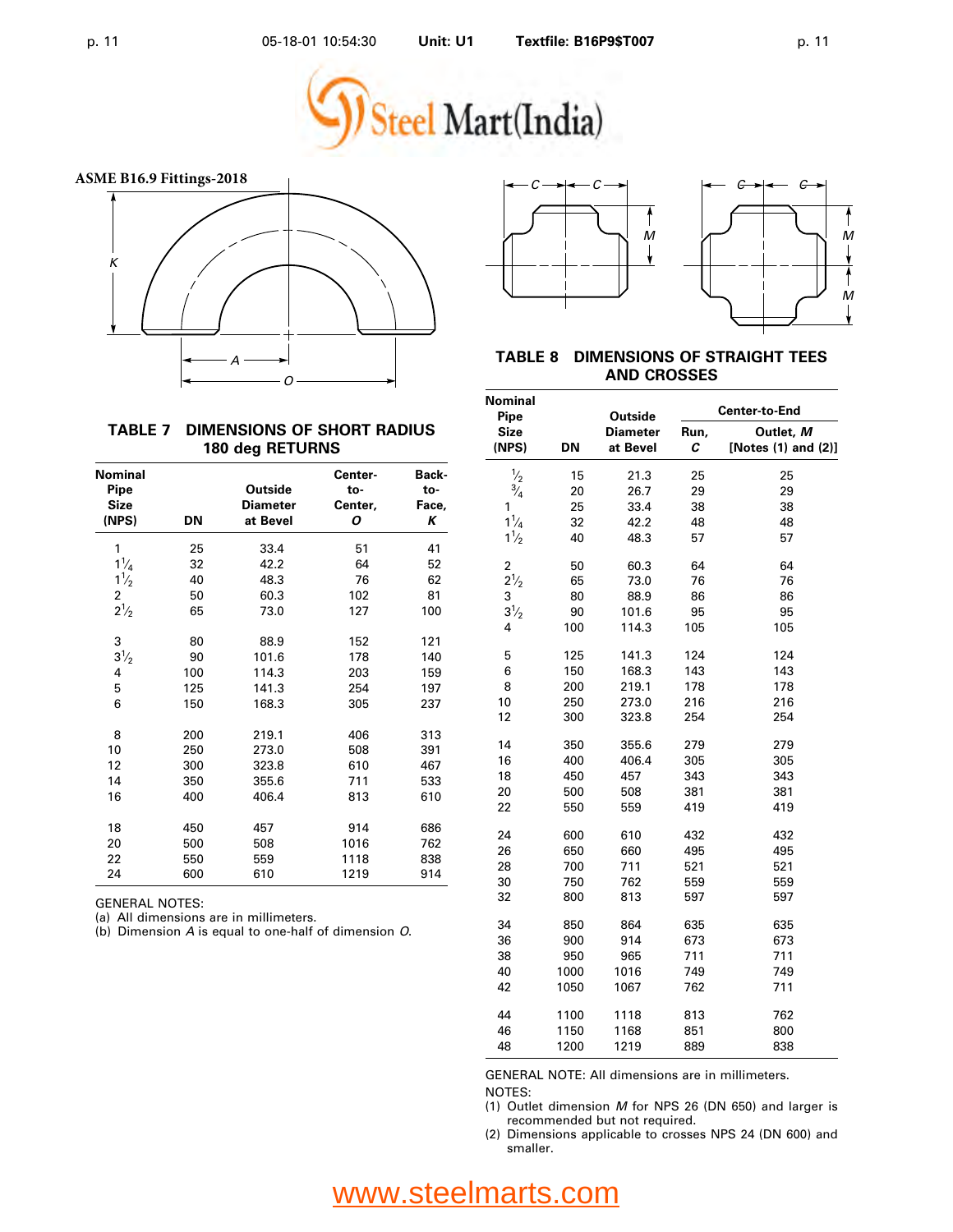





### **TABLE 9 DIMENSIONS OF REDUCING OUTLET TEES AND REDUCING OUTLET CROSSES**

| <b>Nominal</b><br><b>Pipe</b>                                                                                                                                                                     |                               |       | <b>Outside Diameter at</b> | <b>Center-to-End</b> |                            |
|---------------------------------------------------------------------------------------------------------------------------------------------------------------------------------------------------|-------------------------------|-------|----------------------------|----------------------|----------------------------|
| <b>Size</b><br>(NPS)                                                                                                                                                                              | DN                            | Run   | <b>Bevel</b><br>Outlet     | Run,<br>С            | Outlet, M<br>[Note $(1)$ ] |
| $\frac{1}{2} \times \frac{1}{2} \times \frac{3}{8}$                                                                                                                                               | $15 \times 15 \times$<br>10   | 21.3  | 17.3                       | 25                   | 25                         |
|                                                                                                                                                                                                   | $15 \times 15 \times$<br>8    | 21.3  | 13.7                       | 25                   | 25                         |
| $\frac{1}{3}/2 \times \frac{1}{4} \times \frac{1}{4}$<br>$\frac{3}{4} \times \frac{3}{4} \times \frac{1}{2}$                                                                                      | $20 \times 20 \times$<br>15   | 26.7  | 21.3                       | 29                   | 29                         |
| $\frac{3}{4} \times \frac{3}{4} \times \frac{3}{8}$                                                                                                                                               | $20 \times 20 \times$<br>10   | 26.7  | 17.3                       | 29                   | 29                         |
| $1 \times 1 \times \frac{3}{4}$                                                                                                                                                                   | $25 \times 25 \times$<br>20   | 33.4  | 26.7                       | 38                   | 38                         |
| $1 \times 1 \times \frac{1}{2}$                                                                                                                                                                   | $25 \times 25 \times$<br>-15  | 33.4  | 21.3                       | 38                   | 38                         |
| $1\frac{1}{4} \times 1\frac{1}{4} \times 1$                                                                                                                                                       | $32 \times 32 \times$<br>25   | 42.2  | 33.4                       | 48                   | 48                         |
| $1\frac{1}{4} \times 1\frac{1}{4} \times \frac{3}{4}$                                                                                                                                             | $32 \times 32 \times$<br>20   | 42.2  | 26.7                       | 48                   | 48                         |
|                                                                                                                                                                                                   | $32 \times 32 \times$<br>15   | 42.2  | 21.3                       | 48                   | 48                         |
| $\begin{array}{l} 1\textsuperscript{1}_4\times 1\textsuperscript{1}_4\times \textsuperscript{1}_2\\ 1\textsuperscript{1}_2\times 1\textsuperscript{1}_2\times 1\textsuperscript{1}_4 \end{array}$ | $40 \times 40 \times$<br>32   | 48.3  | 42.2                       | 57                   | 57                         |
| $1\frac{1}{2} \times 1\frac{1}{2} \times 1$                                                                                                                                                       | $40 \times 40 \times$<br>25   | 48.3  | 33.4                       | 57                   | 57                         |
| $1\frac{1}{2} \times 1\frac{1}{2} \times \frac{3}{4}$                                                                                                                                             | $40 \times 40 \times$<br>20   | 48.3  | 26.7                       | 57                   | 57                         |
| $1\frac{1}{2} \times 1\frac{1}{2} \times \frac{1}{2}$                                                                                                                                             | $40 \times 40 \times$<br>15   | 48.3  | 21.3                       | 57                   | 57                         |
| $2 \times 2 \times 1\frac{1}{2}$                                                                                                                                                                  | $50 \times 50 \times$<br>40   | 60.3  | 48.3                       | 64                   | 60                         |
| $2 \times 2 \times 1\frac{1}{4}$                                                                                                                                                                  | $50 \times 50 \times$<br>32   | 60.3  | 42.2                       | 64                   | 57                         |
| $2 \times 2 \times 1$                                                                                                                                                                             | $50 \times 50 \times$<br>25   | 60.3  | 33.4                       | 64                   | 51                         |
| $2 \times 2 \times \sqrt[3]{4}$                                                                                                                                                                   | $50 \times 50 \times 20$      | 60.3  | 26.7                       | 64                   | 44                         |
| $2^{1/2} \times 2^{1/2} \times 2$                                                                                                                                                                 | $65 \times 65 \times$<br>50   | 73.0  | 60.3                       | 76                   | 70                         |
| $2\frac{1}{2}\times2\frac{1}{2}\times1\frac{1}{2}$                                                                                                                                                | $65 \times 65 \times$<br>40   | 73.0  | 48.3                       | 76                   | 67                         |
| $2\frac{1}{2} \times 2\frac{1}{2} \times 1\frac{1}{4}$                                                                                                                                            | $65 \times 65 \times$<br>32   | 73.0  | 42.2                       | 76                   | 64                         |
| $2\frac{1}{2} \times 2\frac{1}{2} \times 1$                                                                                                                                                       | $65 \times 65 \times$<br>25   | 73.0  | 33.4                       | 76                   | 57                         |
| $3 \times 3 \times 2\frac{1}{2}$                                                                                                                                                                  | $80 \times 80 \times$<br>65   | 88.9  | 73.0                       | 86                   | 83                         |
| $3 \times 3 \times 2$                                                                                                                                                                             | $80 \times 80 \times$<br>50   | 88.9  | 60.3                       | 86                   | 76                         |
| $3 \times 3 \times 1\frac{1}{2}$                                                                                                                                                                  | $80 \times 80 \times$<br>40   | 88.9  | 48.3                       | 86                   | 73                         |
| $3 \times 3 \times 1\frac{1}{4}$                                                                                                                                                                  | $80 \times 80 \times 32$      | 88.9  | 42.2                       | 86                   | 70                         |
| $3\frac{1}{2} \times 3\frac{1}{2} \times 3$                                                                                                                                                       | $90 \times 90 \times 80$      | 101.6 | 88.9                       | 95                   | 92                         |
| $3^1\!/_2\times 3^1\!/_2\times 2^1\!/_2$                                                                                                                                                          | $90 \times 90 \times$<br>65   | 101.6 | 73.0                       | 95                   | 89                         |
| $3\frac{1}{2} \times 3\frac{1}{2} \times 2$                                                                                                                                                       | $90 \times 90 \times$<br>50   | 101.6 | 60.3                       | 95                   | 83                         |
| $3\frac{1}{2} \times 3\frac{1}{2} \times 1\frac{1}{2}$                                                                                                                                            | $90 \times 90 \times$<br>40   | 101.6 | 48.3                       | 95                   | 79                         |
| $4 \times 4 \times 3\frac{1}{2}$                                                                                                                                                                  | $100 \times 100 \times$<br>90 | 114.3 | 101.6                      | 105                  | 102                        |
| $4 \times 4 \times 3$                                                                                                                                                                             | $100 \times 100 \times$<br>80 | 114.3 | 88.9                       | 105                  | 98                         |
| $4 \times 4 \times 2\frac{1}{2}$                                                                                                                                                                  | $100 \times 100 \times$<br>65 | 113.3 | 73.0                       | 105                  | 95                         |
| $4 \times 4 \times 2$                                                                                                                                                                             | $100 \times 100 \times$<br>50 | 114.3 | 60.3                       | 105                  | 89                         |
| $4 \times 4 \times 1\frac{1}{2}$                                                                                                                                                                  | $100 \times 100 \times 40$    | 114.3 | 48.3                       | 105                  | 86                         |
| $5\times5\times4$                                                                                                                                                                                 | $125 \times 125 \times 100$   | 141.3 | 114.3                      | 125                  | 117                        |
| $5\times 5\times 3\frac{1}{2}$                                                                                                                                                                    | $125 \times 125 \times$<br>90 | 141.3 | 101.6                      | 124                  | 114                        |
| $5 \times 5 \times 3$                                                                                                                                                                             | $125 \times 125 \times 80$    | 141.3 | 88.9                       | 124                  | 111                        |
| $5 \times 5 \times 2\frac{1}{2}$                                                                                                                                                                  | $125 \times 125 \times$<br>65 | 141.3 | 73.0                       | 124                  | 108                        |
| $5 \times 5 \times 2$                                                                                                                                                                             | $125 \times 125 \times 50$    | 141.3 | 60.3                       | 124                  | 105                        |

*(continued)*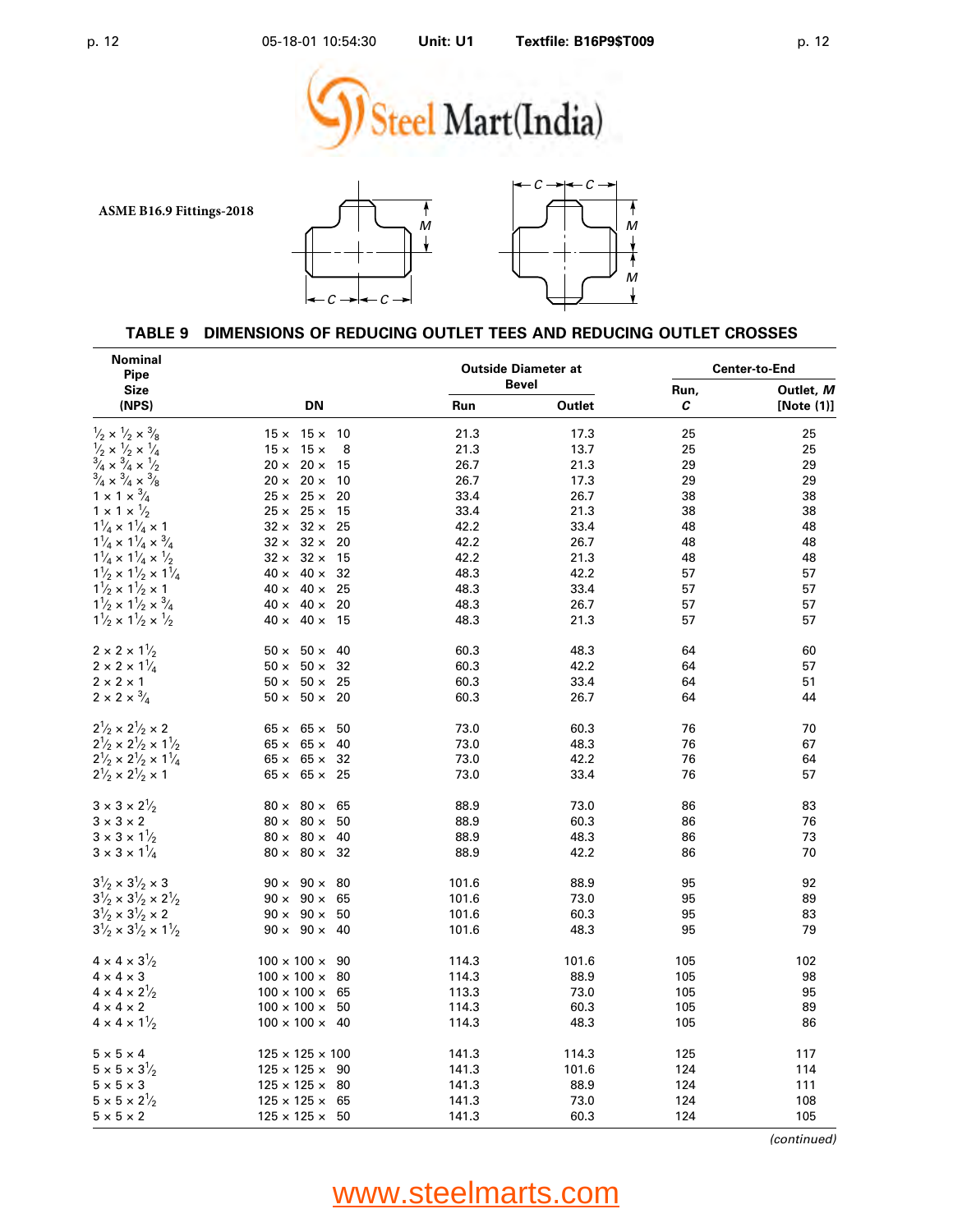

| Nominal<br>Pipe                  |                             |       | <b>Outside Diameter at</b><br><b>Bevel</b> | <b>Center-to-End</b> |                         |  |
|----------------------------------|-----------------------------|-------|--------------------------------------------|----------------------|-------------------------|--|
| Size<br>(NPS)                    | DN                          | Run   | Outlet                                     | Run,<br>C            | Outlet, M<br>[Note (1)] |  |
| $6 \times 6 \times 5$            | $150 \times 150 \times 125$ | 168.3 | 141.3                                      | 143                  | 137                     |  |
| $6 \times 6 \times 4$            | $150 \times 150 \times 100$ | 168.3 | 114.3                                      | 143                  | 130                     |  |
| $6 \times 6 \times 3\frac{1}{2}$ | $150 \times 150 \times 90$  | 168.3 | 101.6                                      | 143                  | 127                     |  |
| $6 \times 6 \times 3$            | $150 \times 150 \times 80$  | 168.3 | 88.9                                       | 143                  | 124                     |  |
| $6 \times 6 \times 2\frac{1}{2}$ | $150 \times 150 \times 65$  | 168.3 | 73.0                                       | 143                  | 121                     |  |
| $8 \times 8 \times 6$            | $200 \times 200 \times 150$ | 219.1 | 168.3                                      | 178                  | 168                     |  |
| $8 \times 8 \times 5$            | $200 \times 200 \times 125$ | 219.1 | 141.3                                      | 178                  | 162                     |  |
| $8 \times 8 \times 4$            | $200 \times 200 \times 100$ | 219.1 | 114.3                                      | 178                  | 156                     |  |
| $8 \times 8 \times 3\frac{1}{2}$ | $200 \times 200 \times 90$  | 219.1 | 101.6                                      | 178                  | 152                     |  |
| $10 \times 10 \times 8$          | $250 \times 250 \times 200$ | 273.0 | 219.1                                      | 216                  | 203                     |  |
| $10 \times 10 \times 6$          | $250 \times 250 \times 150$ | 273.0 | 168.3                                      | 216                  | 194                     |  |
| $10 \times 10 \times 5$          | $250 \times 250 \times 125$ | 273.0 | 141.3                                      | 216                  | 191                     |  |
| $10 \times 10 \times 4$          | $250 \times 250 \times 100$ | 273.0 | 114.3                                      | 216                  | 184                     |  |
| $12 \times 12 \times 10$         | $300 \times 300 \times 250$ | 323.8 | 273.0                                      | 254                  | 241                     |  |
| $12 \times 12 \times 8$          | $300 \times 300 \times 200$ | 323.8 | 219.1                                      | 254                  | 229                     |  |
| $12 \times 12 \times 6$          | $300 \times 300 \times 150$ | 323.8 | 168.3                                      | 254                  | 219                     |  |
| $12 \times 12 \times 5$          | $300 \times 300 \times 125$ | 323.8 | 141.3                                      | 254                  | 216                     |  |
| $14 \times 14 \times 12$         | $350 \times 350 \times 300$ | 355.6 | 323.8                                      | 279                  | 270                     |  |
| $14 \times 14 \times 10$         | $350 \times 350 \times 250$ | 355.6 | 273.0                                      | 279                  | 257                     |  |
| $14 \times 14 \times 8$          | $350 \times 350 \times 200$ | 355.6 | 219.1                                      | 279                  | 248                     |  |
| $14 \times 14 \times 6$          | $350 \times 350 \times 150$ | 355.6 | 168.3                                      | 279                  | 238                     |  |
| $16 \times 16 \times 14$         | $400 \times 400 \times 350$ | 406.4 | 355.6                                      | 305                  | 305                     |  |
| $16 \times 16 \times 12$         | $400 \times 400 \times 300$ | 406.4 | 323.8                                      | 305                  | 295                     |  |
| $16 \times 16 \times 10$         | $400 \times 400 \times 250$ | 406.4 | 273.0                                      | 305                  | 283                     |  |
| $16 \times 16 \times 8$          | $400 \times 400 \times 200$ | 406.4 | 219.1                                      | 305                  | 273                     |  |
| $16 \times 16 \times 6$          | $400 \times 400 \times 150$ | 406.4 | 168.3                                      | 305                  | 264                     |  |
| $18 \times 18 \times 16$         | $450 \times 450 \times 400$ | 457   | 406.4                                      | 343                  | 330                     |  |
| $18 \times 18 \times 14$         | $450 \times 450 \times 350$ | 457   | 355.6                                      | 343                  | 330                     |  |
| $18 \times 18 \times 12$         | $450 \times 450 \times 300$ | 457   | 323.8                                      | 343                  | 321                     |  |
| $18 \times 18 \times 10$         | $450 \times 450 \times 250$ | 457   | 273.0                                      | 343                  | 308                     |  |
| $18 \times 18 \times 8$          | $450 \times 450 \times 200$ | 457   | 219.1                                      | 343                  | 298                     |  |
| $20 \times 20 \times 18$         | $500 \times 500 \times 450$ | 508   | 457                                        | 381                  | 368                     |  |
| $20 \times 20 \times 16$         | $500 \times 500 \times 400$ | 508   | 406.4                                      | 381                  | 356                     |  |
| $20 \times 20 \times 14$         | $500 \times 500 \times 350$ | 508   | 355.6                                      | 381                  | 356                     |  |
| $20 \times 20 \times 12$         | $500 \times 500 \times 300$ | 508   | 323.8                                      | 381                  | 346                     |  |
| $20 \times 20 \times 10$         | $500 \times 500 \times 250$ | 508   | 273.0                                      | 381                  | 333                     |  |
| $20 \times 20 \times 8$          | $500 \times 500 \times 200$ | 508   | 219.1                                      | 381                  | 324                     |  |
| $22 \times 22 \times 20$         | $550 \times 550 \times 500$ | 559   | 508                                        | 419                  | 406                     |  |
| $22 \times 22 \times 18$         | $550 \times 550 \times 450$ | 559   | 457                                        | 419                  | 394                     |  |
| $22 \times 22 \times 16$         | $550 \times 550 \times 400$ | 559   | 406.4                                      | 419                  | 381                     |  |
| $22 \times 22 \times 14$         | $550 \times 550 \times 350$ | 559   | 355.6                                      | 419                  | 381                     |  |
| $22 \times 22 \times 12$         | $550 \times 550 \times 300$ | 559   | 323.8                                      | 419                  | 371                     |  |
| $22 \times 22 \times 10$         | $550 \times 550 \times 250$ | 559   | 273.0                                      | 419                  | 359                     |  |

#### **TABLE 9 DIMENSIONS OF REDUCING OUTLET TEES AND REDUCING OUTLET CROSSES (CONT'D)**

*(continued)*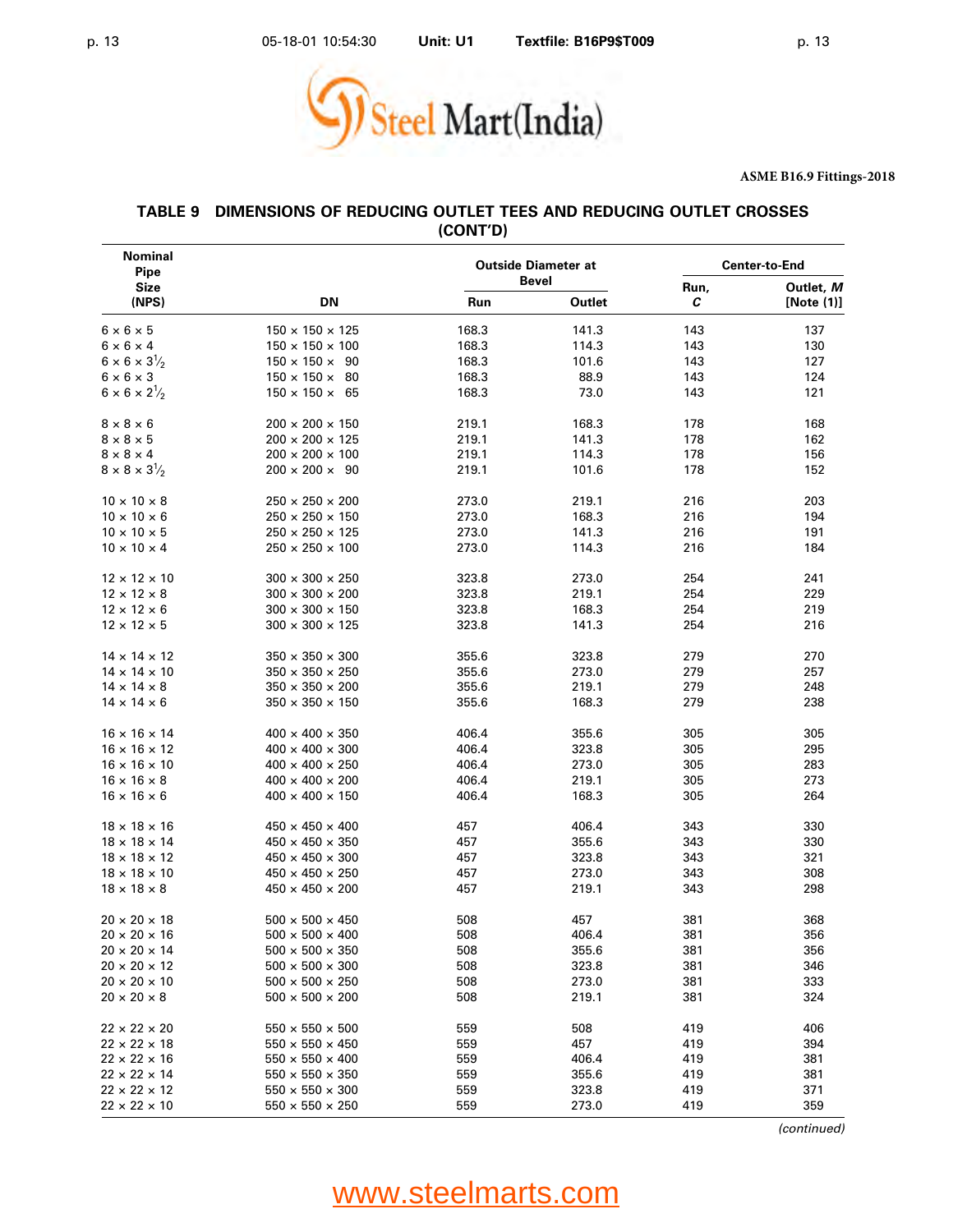

#### **TABLE 9 DIMENSIONS OF REDUCING OUTLET TEES AND REDUCING OUTLET CROSSES (CONT'D)**

| Nominal<br>Pipe          | <b>Outside Diameter at</b><br><b>Bevel</b> |     |        | <b>Center-to-End</b> |                         |  |
|--------------------------|--------------------------------------------|-----|--------|----------------------|-------------------------|--|
| <b>Size</b><br>(NPS)     | <b>DN</b>                                  | Run | Outlet | Run,<br>С            | Outlet, M<br>[Note (1)] |  |
| $24 \times 24 \times 22$ | $600 \times 600 \times 550$                | 610 | 559    | 432                  | 432                     |  |
| $24 \times 24 \times 20$ | $600 \times 600 \times 500$                | 610 | 508    | 432                  | 432                     |  |
| $24 \times 24 \times 18$ | $600 \times 600 \times 450$                | 610 | 457    | 432                  | 419                     |  |
| $24 \times 24 \times 16$ | $600 \times 600 \times 400$                | 610 | 406.4  | 432                  | 406                     |  |
| $24 \times 24 \times 14$ | $600 \times 600 \times 350$                | 610 | 355.6  | 432                  | 406                     |  |
| $24 \times 24 \times 12$ | $600 \times 600 \times 300$                | 610 | 323.8  | 432                  | 397                     |  |
| $24 \times 24 \times 10$ | $600 \times 600 \times 250$                | 610 | 273.0  | 432                  | 384                     |  |
| $26 \times 26 \times 24$ | $650 \times 650 \times 600$                | 660 | 610    | 495                  | 483                     |  |
| $26 \times 26 \times 22$ | $650 \times 650 \times 550$                | 660 | 559    | 495                  | 470                     |  |
| $26 \times 26 \times 20$ | $650 \times 650 \times 550$                | 660 | 508    | 495                  | 457                     |  |
| $26 \times 26 \times 18$ | $650 \times 650 \times 450$                | 660 | 457    | 495                  | 444                     |  |
| $26 \times 26 \times 16$ | $650 \times 650 \times 400$                | 660 | 406.4  | 495                  | 432                     |  |
| $26 \times 26 \times 14$ | $650 \times 650 \times 350$                | 660 | 355.6  | 495                  | 432                     |  |
| $26 \times 26 \times 12$ | $650 \times 650 \times 300$                | 660 | 323.8  | 495                  | 422                     |  |
| $28 \times 28 \times 26$ | $700 \times 700 \times 650$                | 711 | 660    | 521                  | 521                     |  |
| $28 \times 28 \times 24$ | 700 × 700 × 600                            | 711 | 610    | 521                  | 508                     |  |
| $28 \times 28 \times 22$ | 700 × 700 × 550                            | 711 | 559    | 521                  | 495                     |  |
| $28 \times 28 \times 20$ | $700 \times 700 \times 500$                | 711 | 508    | 521                  | 483                     |  |
| $28 \times 28 \times 18$ | $700 \times 700 \times 450$                | 711 | 457    | 521                  | 470                     |  |
| $28 \times 28 \times 16$ | $700 \times 700 \times 400$                | 711 | 406.4  | 521                  | 457                     |  |
| $28 \times 28 \times 14$ | $700 \times 700 \times 350$                | 711 | 355.6  | 521                  | 457                     |  |
| $28 \times 28 \times 12$ | $700 \times 700 \times 300$                | 711 | 323.8  | 521                  | 448                     |  |
| $30 \times 30 \times 28$ | $750 \times 750 \times 700$                | 762 | 711    | 559                  | 546                     |  |
| $30 \times 30 \times 26$ | 750 × 750 × 650                            | 762 | 660    | 559                  | 546                     |  |
| $30 \times 30 \times 24$ | $750 \times 750 \times 600$                | 762 | 610    | 559                  | 533                     |  |
| $30 \times 30 \times 22$ | $750 \times 750 \times 550$                | 762 | 559    | 559                  | 521                     |  |
| $30 \times 30 \times 20$ | $750 \times 750 \times 500$                | 762 | 508    | 559                  | 508                     |  |
| $30 \times 30 \times 18$ | $750 \times 750 \times 450$                | 762 | 457    | 559                  | 495                     |  |
| $30 \times 30 \times 16$ | $750 \times 750 \times 400$                | 762 | 406.4  | 559                  | 483                     |  |
| $30 \times 30 \times 14$ | $750 \times 750 \times 350$                | 762 | 355.6  | 559                  | 483                     |  |
| $30 \times 30 \times 12$ | $750 \times 750 \times 300$                | 762 | 323.8  | 559                  | 473                     |  |
| $30 \times 30 \times 10$ | $750 \times 750 \times 250$                | 762 | 273.0  | 559                  | 460                     |  |
| $32 \times 32 \times 30$ | $800 \times 800 \times 750$                | 813 | 762    | 597                  | 584                     |  |
| $32 \times 32 \times 28$ | $800 \times 800 \times 700$                | 813 | 711    | 597                  | 572                     |  |
| $32 \times 32 \times 26$ | $800 \times 800 \times 650$                | 813 | 660    | 597                  | 572                     |  |
| $32 \times 32 \times 24$ | $800 \times 800 \times 600$                | 813 | 610    | 597                  | 559                     |  |
| $32 \times 32 \times 22$ | $800 \times 800 \times 550$                | 813 | 559    | 597                  | 546                     |  |
| $32 \times 32 \times 20$ | $800 \times 800 \times 500$                | 813 | 508    | 597                  | 533                     |  |
| $32 \times 32 \times 18$ | $800 \times 800 \times 450$                | 813 | 457    | 597                  | 521                     |  |
| $32 \times 32 \times 16$ | $800 \times 800 \times 400$                | 813 | 406.4  | 597                  | 508                     |  |
| $32 \times 32 \times 14$ | $800 \times 800 \times 350$                | 813 | 355.6  | 597                  | 508                     |  |
| $34 \times 34 \times 32$ | $850 \times 850 \times 800$                | 864 | 813    | 635                  | 622                     |  |
| $34 \times 34 \times 30$ | $850 \times 850 \times 750$                | 864 | 762    | 635                  | 610                     |  |
| $34 \times 34 \times 28$ | $850 \times 850 \times 700$                | 864 | 711    | 635                  | 597                     |  |
| $34 \times 34 \times 26$ | $850 \times 850 \times 650$                | 864 | 600    | 635                  | 597                     |  |
| $34 \times 34 \times 24$ | $850 \times 850 \times 600$                | 864 | 610    | 635                  | 584                     |  |
| $34 \times 34 \times 22$ | $850 \times 850 \times 550$                | 864 | 559    | 635                  | 572                     |  |
| $34 \times 34 \times 20$ | $850 \times 850 \times 500$                | 864 | 508    | 635                  | 559                     |  |

*(continued)*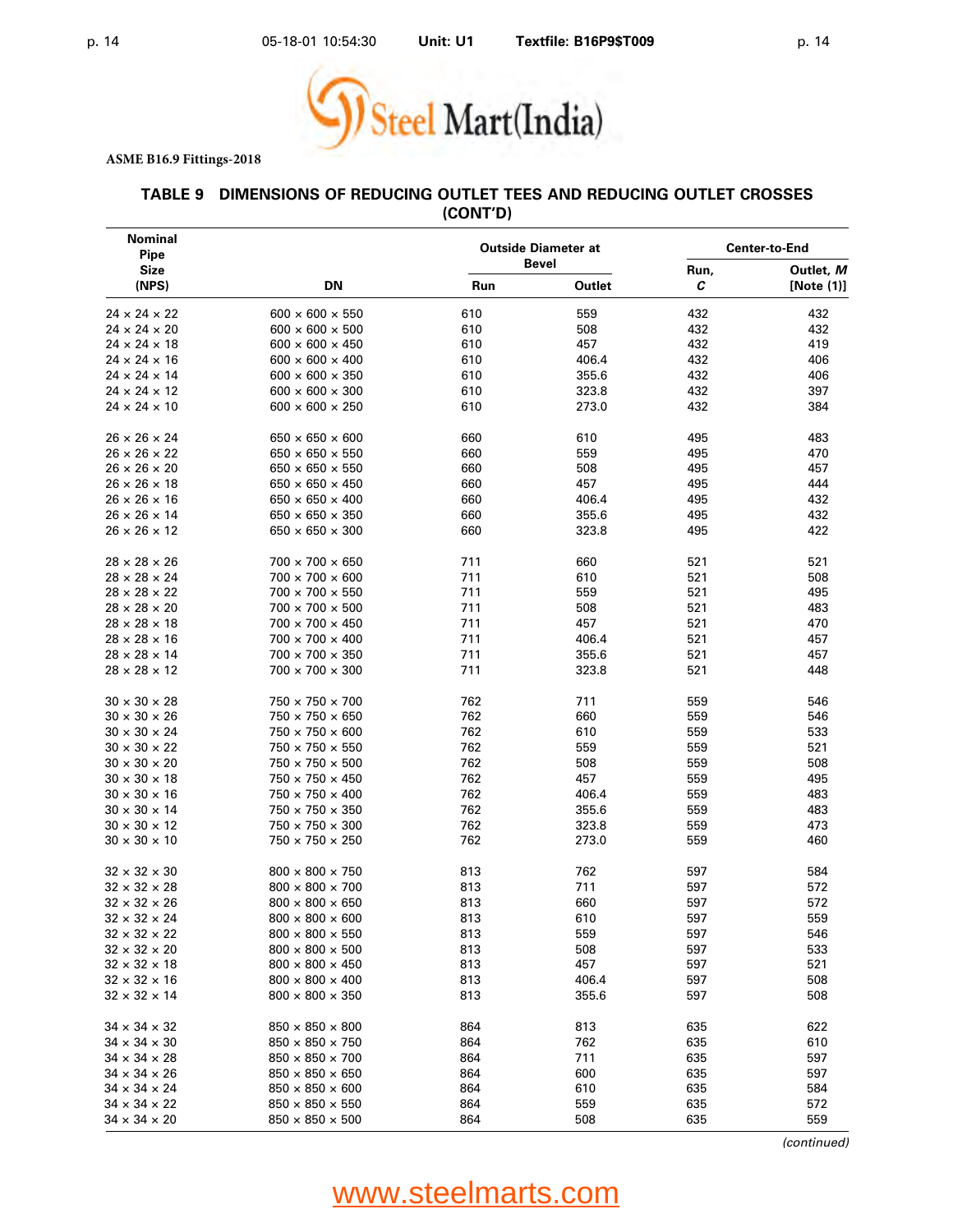

#### **TABLE 9 DIMENSIONS OF REDUCING OUTLET TEES AND REDUCING OUTLET CROSSES (CONT'D)**

| <b>Nominal</b><br>Pipe                               |                                                                 |              | <b>Outside Diameter at</b> | <b>Center-to-End</b> |            |  |
|------------------------------------------------------|-----------------------------------------------------------------|--------------|----------------------------|----------------------|------------|--|
| <b>Size</b><br>(NPS)                                 | DN                                                              |              | <b>Bevel</b><br>Outlet     | Run,                 | Outlet, M  |  |
|                                                      |                                                                 | Run          |                            | с                    | [Note (1)] |  |
| $34 \times 34 \times 18$                             | $850 \times 850 \times 450$                                     | 864          | 457                        | 635                  | 546        |  |
| $34 \times 34 \times 16$                             | $850 \times 850 \times 400$                                     | 864          | 406.4                      | 635                  | 533        |  |
| $36 \times 36 \times 34$                             | $900 \times 900 \times 850$                                     | 914          | 864                        | 673                  | 660        |  |
| $36 \times 36 \times 32$                             | $900 \times 900 \times 800$                                     | 914          | 813                        | 673                  | 648        |  |
| $36 \times 36 \times 30$                             | $900 \times 900 \times 750$                                     | 914          | 762                        | 673                  | 635        |  |
| $36 \times 36 \times 28$                             | $900 \times 900 \times 700$                                     | 914          | 711                        | 673                  | 622        |  |
| $36 \times 36 \times 26$                             | $900 \times 900 \times 650$                                     | 914          | 660                        | 673                  | 622        |  |
| $36 \times 36 \times 24$                             | $900 \times 900 \times 600$                                     | 914          | 610                        | 673                  | 610        |  |
| $36 \times 36 \times 22$                             | $900 \times 900 \times 550$                                     | 914          | 559                        | 673                  | 597        |  |
| $36 \times 36 \times 20$                             | $900 \times 900 \times 500$                                     | 914          | 508                        | 673                  | 584        |  |
| $36 \times 36 \times 18$                             | $900 \times 900 \times 450$                                     | 914          | 457                        | 673                  | 572        |  |
| $36 \times 36 \times 16$                             | $900 \times 900 \times 400$                                     | 914          | 406.4                      | 673                  | 559        |  |
| $38 \times 38 \times 36$                             | $950 \times 950 \times 900$                                     | 965          | 914                        | 711                  | 711        |  |
| $38 \times 38 \times 34$                             | $950 \times 950 \times 850$                                     | 965          | 864                        | 711                  | 698        |  |
| $38 \times 38 \times 32$                             | $950 \times 950 \times 800$                                     | 965          | 813                        | 711                  | 686        |  |
| $38 \times 38 \times 30$                             | $950 \times 950 \times 750$                                     | 965          | 762                        | 711                  | 673        |  |
| $38 \times 38 \times 28$                             | $950 \times 950 \times 700$                                     | 965          | 711                        | 711                  | 648        |  |
| $38 \times 38 \times 26$                             | $950 \times 950 \times 650$                                     | 965          | 660                        | 711                  | 648        |  |
| $38 \times 38 \times 24$                             | $950 \times 950 \times 600$                                     | 965          | 610                        | 711                  | 635        |  |
| $38 \times 38 \times 22$                             | $950 \times 950 \times 550$                                     | 965          | 559                        | 711                  | 622        |  |
| $38 \times 38 \times 20$                             | $950 \times 950 \times 500$                                     | 965          | 508                        | 711                  | 610        |  |
| $38 \times 38 \times 18$                             | $950 \times 950 \times 450$                                     | 965          | 457                        | 711                  | 597        |  |
| $40 \times 40 \times 38$                             | $1000 \times 1000 \times 950$                                   | 1016         | 965                        | 749                  | 749        |  |
| $40 \times 40 \times 36$                             | $1000 \times 1000 \times 900$                                   | 1016         | 914                        | 749                  | 737        |  |
| $40 \times 40 \times 34$                             | $1000 \times 1000 \times 850$                                   | 1016         | 864                        | 749                  | 724        |  |
| $40 \times 40 \times 32$                             | $1000 \times 1000 \times 800$                                   | 1016         | 813                        | 749                  | 711        |  |
| $40 \times 40 \times 30$                             | $1000 \times 1000 \times 750$                                   | 1016         | 762                        | 749                  | 698        |  |
| $40 \times 40 \times 28$                             | $1000 \times 1000 \times 700$                                   | 1016         | 711                        | 749                  | 673        |  |
| $40 \times 40 \times 26$                             | $1000 \times 1000 \times 650$                                   | 1016         | 560                        | 749                  | 673        |  |
| $40 \times 40 \times 24$                             | $1000 \times 1000 \times 600$                                   | 1016         | 610                        | 749                  | 660        |  |
| $40 \times 40 \times 22$                             | $1000 \times 1000 \times 550$                                   | 1016         | 559                        | 749                  | 648        |  |
| $40 \times 40 \times 20$<br>$40 \times 40 \times 18$ | $1000 \times 1000 \times 500$<br>$1000 \times 1000 \times 450$  | 1016<br>1016 | 508<br>457                 | 749<br>749           | 635<br>622 |  |
|                                                      |                                                                 |              |                            |                      |            |  |
| $42 \times 42 \times 40$<br>$42 \times 42 \times 38$ | $1050 \times 1050 \times 1000$<br>$1050 \times 1050 \times 950$ | 1067<br>1067 | 1016<br>968                | 762<br>762           | 711<br>711 |  |
| $42 \times 42 \times 36$                             | $1050 \times 1050 \times 900$                                   | 1067         | 914                        | 762                  | 711        |  |
| $42 \times 42 \times 34$                             | $1050 \times 1050 \times 850$                                   | 1067         | 864                        | 762                  | 711        |  |
| $42 \times 42 \times 32$                             | $1050 \times 1050 \times 800$                                   | 1067         | 813                        | 762                  | 711        |  |
| $42 \times 42 \times 30$                             | $1050 \times 1050 \times 750$                                   | 1067         | 762                        | 762                  | 711        |  |
| $42 \times 42 \times 28$                             | $1050 \times 1050 \times 700$                                   | 1067         | 711                        | 762                  | 698        |  |
| $42 \times 42 \times 26$                             | $1050 \times 1050 \times 650$                                   | 1067         | 660                        | 762                  | 698        |  |
| $42 \times 42 \times 24$                             | $1050 \times 1050 \times 600$                                   | 1067         | 610                        | 762                  | 660        |  |
| $42 \times 42 \times 22$                             | $1050 \times 1050 \times 550$                                   | 1067         | 559                        | 762                  | 660        |  |
| $42 \times 42 \times 20$                             | $1050 \times 1050 \times 500$                                   | 1067         | 508                        | 762                  | 660        |  |
| $42 \times 42 \times 18$                             | $1050 \times 1050 \times 450$                                   | 1067         | 457                        | 762                  | 648        |  |
| $42 \times 42 \times 16$                             | $1050 \times 1050 \times 400$                                   | 1067         | 406.4                      | 762                  | 635        |  |
| $44 \times 44 \times 42$                             | $1100 \times 1100 \times 1050$                                  | 1118         | 1067                       | 813                  | 762        |  |
| $44 \times 44 \times 40$                             | $1100 \times 1100 \times 1000$                                  | 1118         | 1016                       | 813                  | 749        |  |
|                                                      |                                                                 |              |                            |                      |            |  |

*(continued)*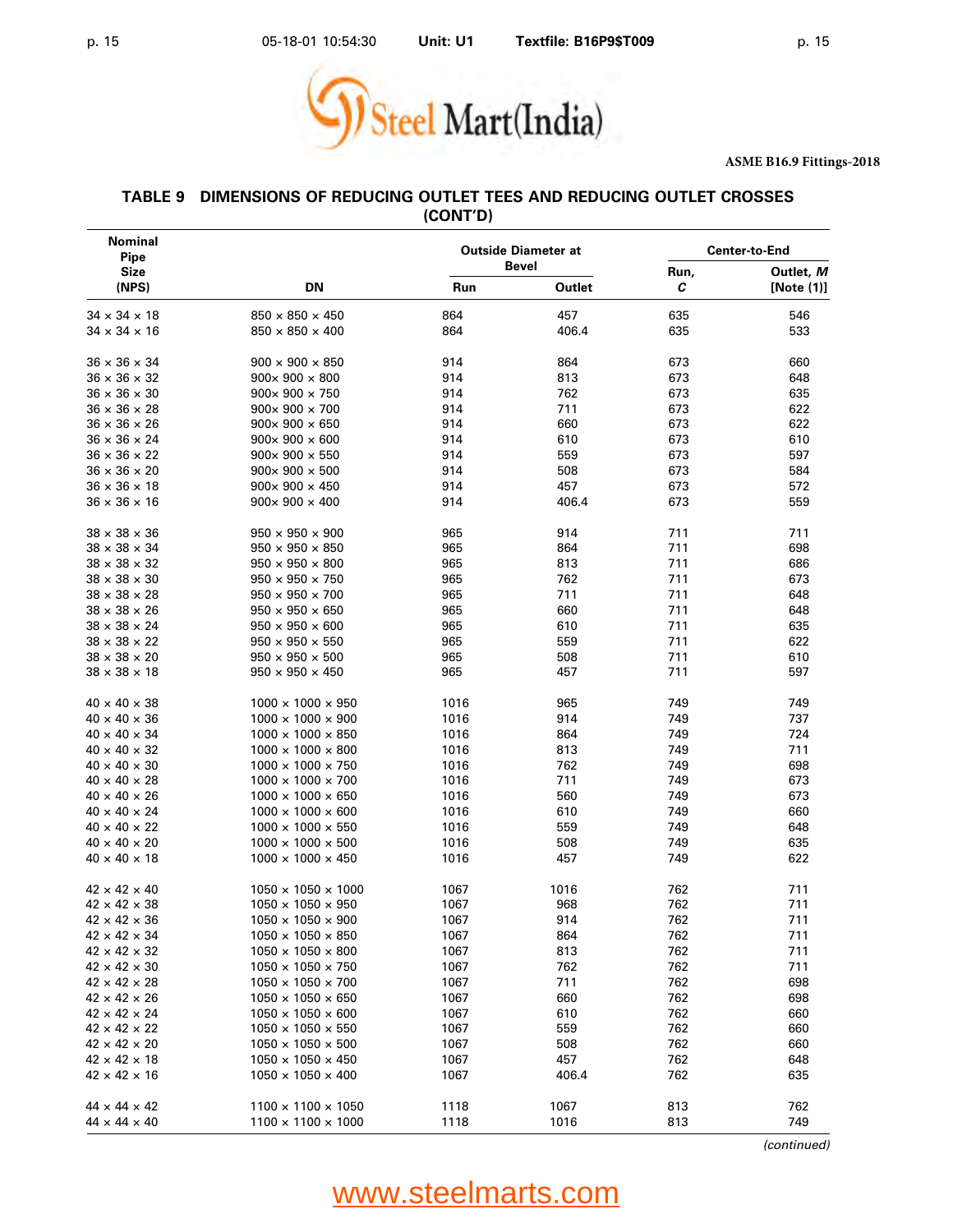

#### **TABLE 9 DIMENSIONS OF REDUCING OUTLET TEES AND REDUCING OUTLET CROSSES (CONT'D)**

| <b>Nominal</b><br>Pipe   |                                |      | <b>Outside Diameter at</b> | <b>Center-to-End</b> |                            |  |
|--------------------------|--------------------------------|------|----------------------------|----------------------|----------------------------|--|
| <b>Size</b><br>(NPS)     | <b>DN</b>                      | Run  | <b>Bevel</b><br>Outlet     | Run,<br>C            | Outlet, M<br>[Note $(1)$ ] |  |
| $44 \times 44 \times 38$ | $1100 \times 1100 \times 950$  | 1118 | 965                        | 813                  | 737                        |  |
| $44 \times 44 \times 36$ | $1100 \times 1100 \times 900$  | 1118 | 914                        | 813                  | 724                        |  |
| $44 \times 44 \times 34$ | $1100 \times 1100 \times 850$  | 1118 | 864                        | 813                  | 724                        |  |
| $44 \times 44 \times 32$ | $1100 \times 1100 \times 800$  | 1118 | 813                        | 813                  | 711                        |  |
| $44 \times 44 \times 30$ | $1100 \times 1100 \times 750$  | 1118 | 762                        | 813                  | 711                        |  |
| $44 \times 44 \times 28$ | $1100 \times 1100 \times 700$  | 1118 | 711                        | 813                  | 698                        |  |
| $44 \times 44 \times 26$ | $1100 \times 1100 \times 650$  | 1118 | 660                        | 813                  | 698                        |  |
| $44 \times 44 \times 24$ | $1100 \times 1100 \times 600$  | 1118 | 610                        | 813                  | 698                        |  |
| $44 \times 44 \times 22$ | $1100 \times 1100 \times 550$  | 1118 | 559                        | 813                  | 686                        |  |
| $44 \times 44 \times 20$ | $1100 \times 1100 \times 500$  | 1118 | 508                        | 813                  | 686                        |  |
| $46 \times 46 \times 44$ | $1150 \times 1150 \times 1100$ | 1168 | 1118                       | 851                  | 800                        |  |
| $46 \times 46 \times 42$ | $1150 \times 1150 \times 1050$ | 1168 | 1067                       | 851                  | 787                        |  |
| $46 \times 46 \times 40$ | $1150 \times 1150 \times 1000$ | 1168 | 1016                       | 851                  | 775                        |  |
| $46 \times 46 \times 38$ | $1150 \times 1150 \times 950$  | 1168 | 965                        | 851                  | 762                        |  |
| $46 \times 46 \times 36$ | $1150 \times 1150 \times 900$  | 1168 | 914                        | 851                  | 762                        |  |
| $46 \times 46 \times 34$ | $1150 \times 1150 \times 850$  | 1168 | 864                        | 851                  | 749                        |  |
| $46 \times 46 \times 32$ | $1150 \times 1150 \times 800$  | 1168 | 813                        | 851                  | 749                        |  |
| $46 \times 46 \times 30$ | $1150 \times 1150 \times 750$  | 1168 | 762                        | 851                  | 737                        |  |
| $46 \times 46 \times 28$ | $1150 \times 1150 \times 700$  | 1168 | 711                        | 851                  | 737                        |  |
| $46 \times 46 \times 26$ | $1150 \times 1150 \times 650$  | 1168 | 660                        | 851                  | 737                        |  |
| $46 \times 46 \times 24$ | $1150 \times 1150 \times 600$  | 1168 | 610                        | 851                  | 724                        |  |
| $46 \times 46 \times 22$ | $1150 \times 1150 \times 550$  | 1168 | 559                        | 851                  | 724                        |  |
| $48 \times 48 \times 46$ | $1200 \times 1200 \times 1150$ | 1219 | 1168                       | 889                  | 838                        |  |
| $48 \times 48 \times 44$ | $1200 \times 1200 \times 1100$ | 1219 | 1118                       | 889                  | 838                        |  |
| $48 \times 48 \times 42$ | $1200 \times 1200 \times 1050$ | 1219 | 1067                       | 889                  | 813                        |  |
| $48 \times 48 \times 40$ | $1200 \times 1200 \times 1000$ | 1219 | 1016                       | 889                  | 813                        |  |
| $48 \times 48 \times 38$ | $1200 \times 1200 \times 950$  | 1219 | 965                        | 889                  | 813                        |  |
| $48 \times 48 \times 36$ | $1200 \times 1200 \times 900$  | 1219 | 914                        | 889                  | 787                        |  |
| $48 \times 48 \times 34$ | $1200 \times 1200 \times 850$  | 1219 | 864                        | 889                  | 787                        |  |
| $48 \times 48 \times 32$ | $1200 \times 1200 \times 800$  | 1219 | 813                        | 889                  | 787                        |  |
| $48 \times 48 \times 30$ | $1200 \times 1200 \times 750$  | 1219 | 762                        | 889                  | 762                        |  |
| $48 \times 48 \times 28$ | $1200 \times 1200 \times 700$  | 1219 | 711                        | 889                  | 762                        |  |
| $48 \times 48 \times 26$ | $1200 \times 1200 \times 650$  | 1219 | 660                        | 889                  | 762                        |  |
| $48 \times 48 \times 24$ | $1200 \times 1200 \times 600$  | 1219 | 610                        | 889                  | 737                        |  |
| $48 \times 48 \times 22$ | $1200 \times 1200 \times 550$  | 1219 | 559                        | 889                  | 737                        |  |

GENERAL NOTE: All dimensions are in millimeters.

NOTE:

(1) Outlet dimension *M* for run sizes NPS 14 (DN 350) and larger is recommended but not required.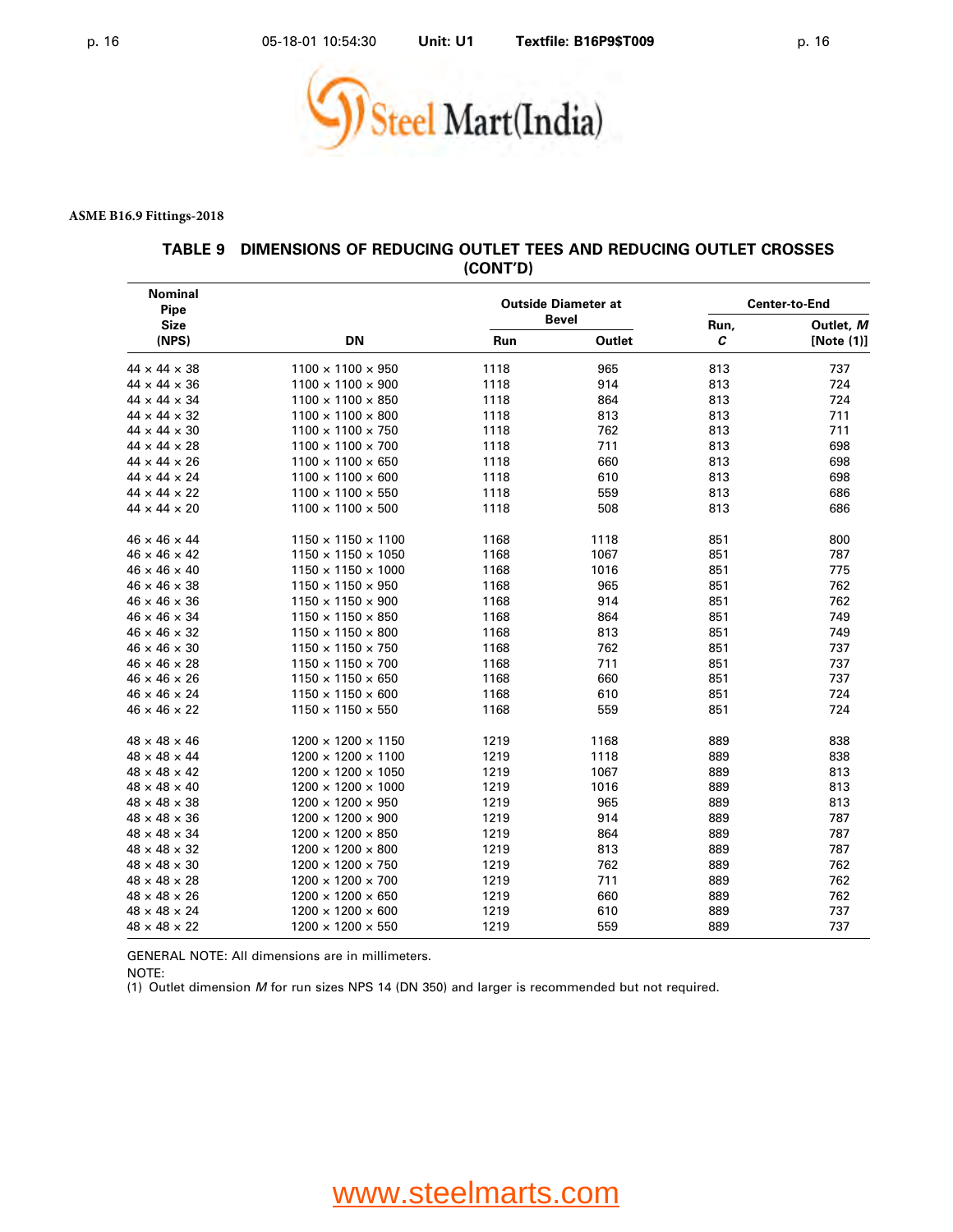



#### **TABLE 10 DIMENSIONS OF LAP JOINT STUB ENDS**

| Nominal<br><b>Pipe</b><br><b>Size</b> |           | <b>Outside Diameter</b><br>of Barrel |       | <b>Long Pattern</b><br>Length, F | <b>Short Pattern</b><br>Length, F | <b>Radius of</b><br>Fillet, R | <b>Diameter</b><br>of Lap, G |
|---------------------------------------|-----------|--------------------------------------|-------|----------------------------------|-----------------------------------|-------------------------------|------------------------------|
| (NPS)                                 | <b>DN</b> | Max.                                 | Min.  | [Notes (3), (4)]                 | [Notes (3), (4)]                  | [Note (5)]                    | [Note (6)]                   |
| $\frac{1}{2}$ $\frac{3}{4}$           | 15        | 22.8                                 | 20.5  | 76                               | 51                                | 3                             | 35                           |
|                                       | 20        | 28.1                                 | 25.9  | 76                               | 51                                | 3                             | 43                           |
| 1                                     | 25        | 35.0                                 | 32.6  | 102                              | 51                                | 3                             | 51                           |
| $1\frac{1}{4}$                        | 32        | 43.6                                 | 41.4  | 102                              | 51                                | 5                             | 64                           |
| $1\frac{1}{2}$                        | 40        | 49.9                                 | 47.5  | 102                              | 51                                | 6                             | 73                           |
| $\overline{2}$                        | 50        | 62.4                                 | 59.5  | 152                              | 64                                | 8                             | 92                           |
| $2\frac{1}{2}$                        | 65        | 75.3                                 | 72.2  | 152                              | 64                                | 8                             | 106                          |
| 3                                     | 80        | 91.3                                 | 88.1  | 152                              | 64                                | 10                            | 127                          |
| $3^{1/2}$                             | 90        | 104.0                                | 100.8 | 152                              | 76                                | 10                            | 140                          |
| 4                                     | 100       | 116.7                                | 113.5 | 152                              | 76                                | 11                            | 157                          |
| 5                                     | 125       | 144.3                                | 140.5 | 203                              | 76                                | 11                            | 185                          |
| 6                                     | 150       | 171.3                                | 167.5 | 203                              | 89                                | 13                            | 218                          |
| 8                                     | 200       | 222.1                                | 218.3 | 203                              | 102                               | 13                            | 270                          |
| 10                                    | 250       | 277.2                                | 272.3 | 254                              | 127                               | 13                            | 324                          |
| 12                                    | 300       | 328.0                                | 323.1 | 254                              | 152                               | 13                            | 381                          |
| 14                                    | 350       | 359.9                                | 354.8 | 305                              | 152                               | 13                            | 413                          |
| 16                                    | 400       | 411.0                                | 405.6 | 305                              | 152                               | 13                            | 470                          |
| 18                                    | 450       | 462                                  | 456   | 305                              | 152                               | 13                            | 533                          |
| 20                                    | 500       | 514                                  | 507   | 305                              | 152                               | 13                            | 584                          |
| 22                                    | 550       | 565                                  | 558   | 305                              | 152                               | 13                            | 641                          |
| 24                                    | 600       | 616                                  | 609   | 305                              | 152                               | 13                            | 692                          |

GENERAL NOTES:

(a) All dimensions are in millimeters.

(b) See Table 2 for tolerances.

(c) Service conditions and joint construction often dictate stub end length requirements. Therefore, the purchaser must specify long or short pattern fitting when ordering.

NOTES:

(1) Gasket face finish shall be in accordance with ASME B16.5 for raised face flanges.

(2) The lap thickness *T* shall not be less than nominal pipe wall thickness. See Table 2 for maximum tolerance.

(3) When short pattern stub ends are used with larger flanges in Classes 300 and 600, (PN50 & PN110) and with most sizes in Classes 900 (PN150) and higher, and when long pattern stub ends are used with larger flanges in Classes 1500 and 2500, (PN260 AND PN420) it may be necessary to increase the length of the stub ends in order to avoid covering the weld with the flange. Such increases in length shall be a matter of agreement between the manufacturer and purchaser.

(4) When special facings such as tongue and groove, male and female, etc., are employed, additional lap thickness must be provided and such additional thickness shall be in addition to (not included in) the basic length *F*.

(5) These dimensions conform to the radius established for lap joint flanges in ASME B16.5, Pipe Flanges and Flanged Fittings.

(6) This dimension conforms to standard machined facings shown in ASME B16.5. The back face of the lap shall be machined to conform to the surface on which it seats. Where ring joint facings are to be applied, use dimension *K* as given in ASME B16.5.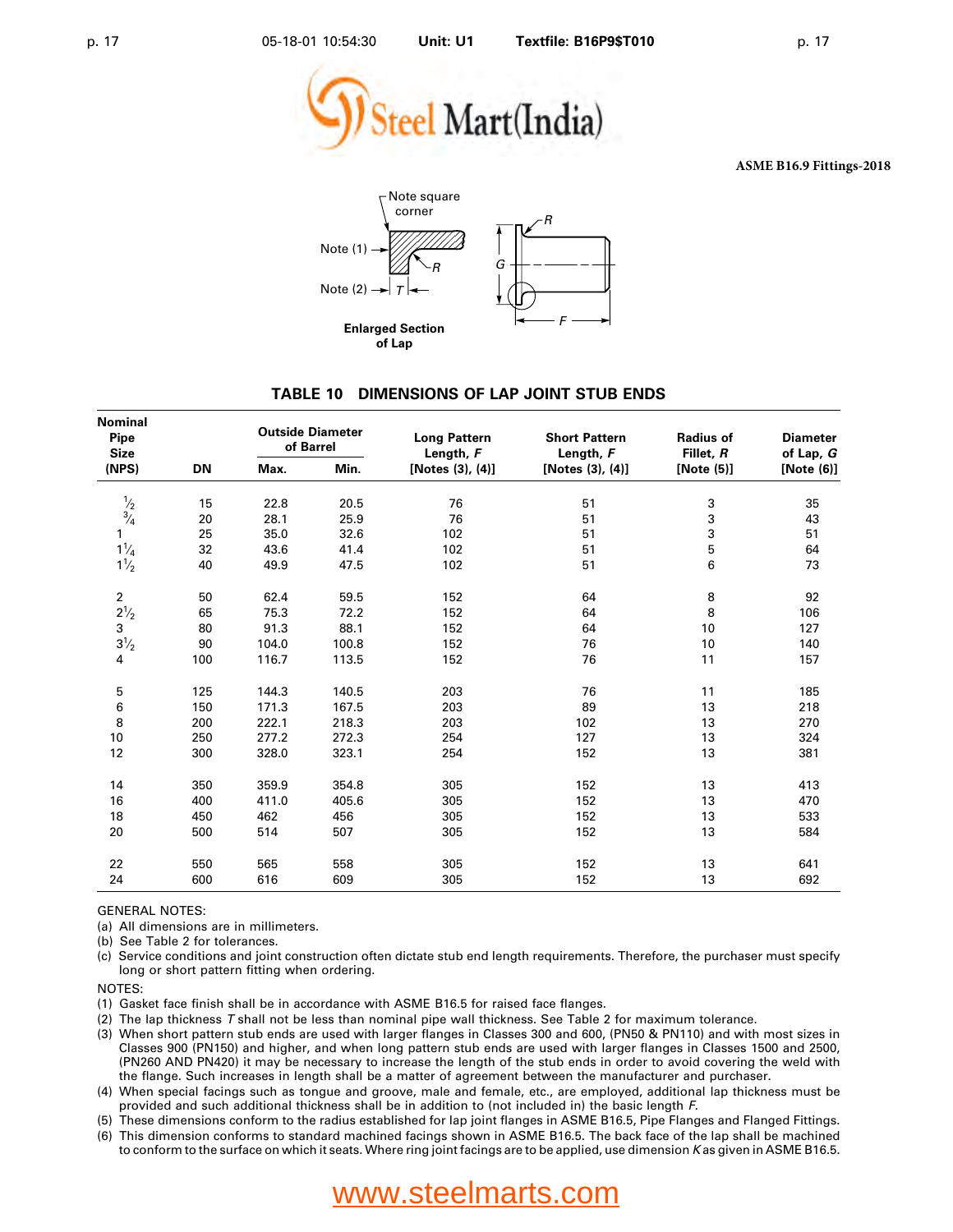



#### **TABLE 11 DIMENSIONS OF CAPS**

| <b>Nominal</b>   |           | Outside         |            | <b>Limiting Wall</b> |            |
|------------------|-----------|-----------------|------------|----------------------|------------|
| <b>Pipe Size</b> |           | <b>Diameter</b> | Length, E  | <b>Thickness for</b> | Length, E  |
| (NPS)            | <b>DN</b> | at Bevel        | [Note (1)] | Length, E            | [Note (2)] |
| $\frac{1}{2}$    | 15        | 21.3            | 25         | 4.57                 | 25         |
| $\frac{3}{4}$    | 20        | 26.7            | 25         | 3.81                 | 25         |
| 1                | 25        | 33.4            | 38         | 4.57                 | 38         |
| $1\frac{1}{4}$   | 32        | 42.2            | 38         | 4.83                 | 38         |
| $1\frac{1}{2}$   | 40        | 48.3            | 38         | 5.08                 | 38         |
| $\mathbf 2$      | 50        | 60.3            | 38         | 5.59                 | 44         |
| $2^{1/2}$        | 65        | 73.0            | 38         | 7.11                 | 51         |
| 3                | 80        | 88.9            | 51         | 7.62                 | 64         |
| $3^{1/2}$        | 90        | 101.6           | 64         | 8.13                 | 76         |
| 4                | 100       | 114.3           | 64         | 8.64                 | 76         |
| 5                | 125       | 141.3           | 76         | 9.65                 | 89         |
| 6                | 150       | 168.3           | 89         | 10.92                | 102        |
| 8                | 200       | 219.1           | 102        | 12.70                | 127        |
| 10               | 250       | 273.0           | 127        | 12.70                | 152        |
| 12               | 300       | 323.8           | 152        | 12.70                | 178        |
| 14               | 350       | 355.6           | 165        | 12.70                | 191        |
| 16               | 400       | 406.4           | 178        | 12.70                | 203        |
| 18               | 450       | 457             | 203        | 12.70                | 229        |
| 20               | 500       | 508             | 229        | 12.70                | 254        |
| 22               | 550       | 559             | 254        | 12.70                | 254        |
| 24               | 600       | 610             | 267        | 12.70                | 305        |
| 26               | 650       | 660             | 267        | .                    | .          |
| 28               | 700       | 711             | 267        |                      |            |
| 30               | 750       | 762             | 267        |                      |            |
| 32               | 800       | 813             | 267        | .                    |            |
| 34               | 850       | 864             | 267        |                      |            |
| 36               | 900       | 914             | 267        |                      |            |
| 38               | 950       | 965             | 305        |                      |            |
| 40               | 1000      | 1016            | 305        | .                    |            |
| 42               | 1050      | 1067            | 305        | .                    |            |
| 44               | 1100      | 1118            | 343        |                      |            |
| 46               | 1150      | 1168            | 343        |                      |            |
| 48               | 1200      | 1219            | 343        | .                    | .          |

GENERAL NOTES:

(a) All dimensions are in millimeters. (b) The shape of these caps shall be elipsoidal and shall conform to the shape requirements as given in the ASME Boiler and Pressure Vessel Code.

NOTES:

(1) Length *E* applies for thickness not exceeding that given in column "Limiting Wall Thickness<br>for Length *E*." for Length *<sup>E</sup>*." (2) Length *<sup>E</sup>*<sup>1</sup> applies for thickness greater than that given in column "Limiting Wall Thickness"

for NPS 24 (DN 600) and smaller. For NPS 26 (DN 65) and larger, length *E*<sup>1</sup> shall be by agreement between manufacturer and purchaser.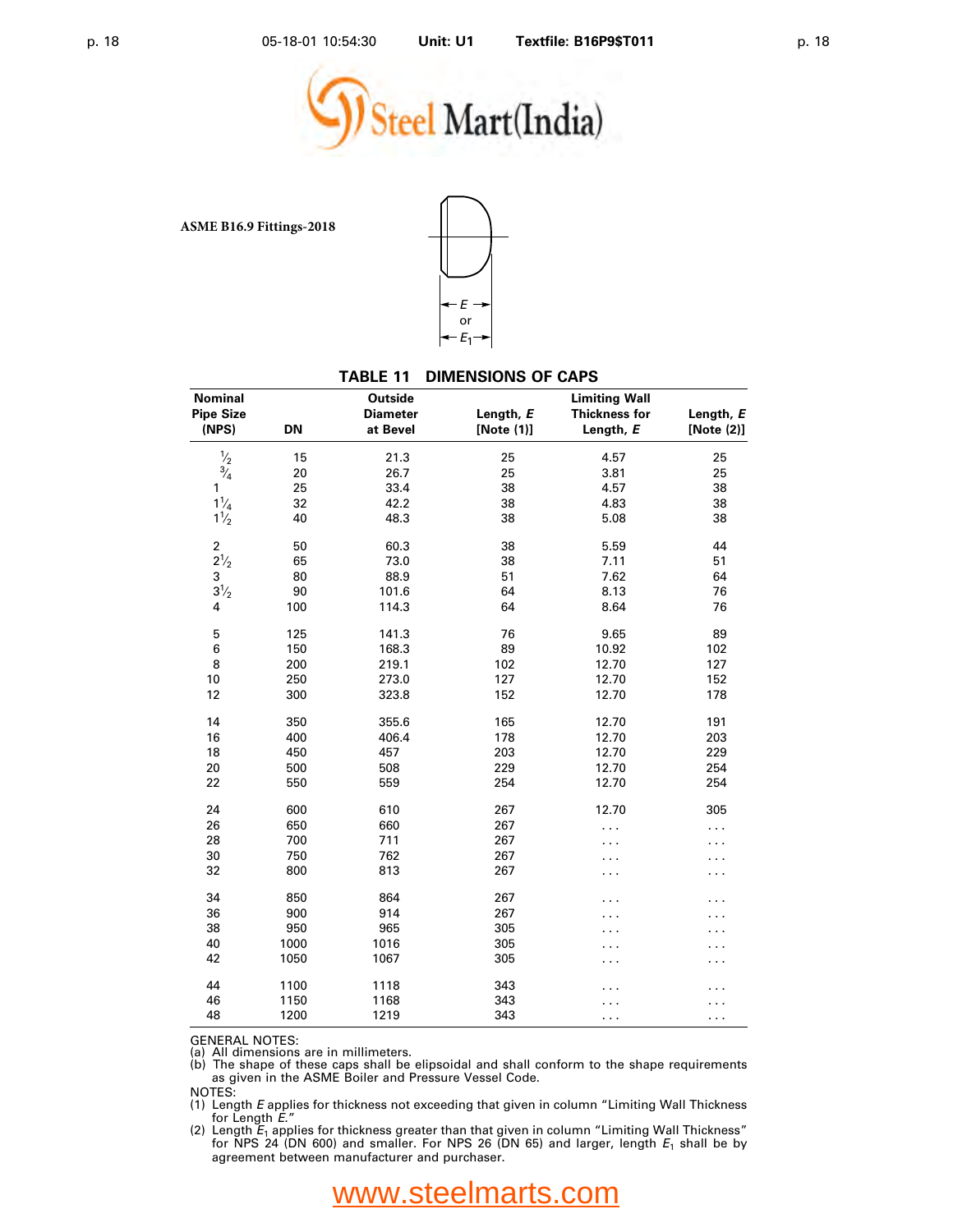





Note (1)

#### **TABLE 12 DIMENSIONS OF REDUCERS**

| <b>Small</b><br><b>Nominal Pipe</b><br>Large<br>End-to-End,<br>Large<br><b>Small</b><br>End-to-End,<br>Size (NPS)<br><b>DN</b><br>End<br>End<br>Size (NPS)<br><b>DN</b><br>End<br>End<br>Н<br>Н<br>$\frac{3}{4} \times \frac{1}{2}$<br>$\frac{3}{4} \times \frac{3}{8}$<br>$1 \times \frac{3}{4}$<br>$20 \times$<br>21.3<br>38<br>$5 \times 4$<br>15<br>26.7<br>$125 \times$<br>100<br>141.3<br>114.3<br>127<br>$5 \times 3\frac{1}{2}$<br>$20 \times$<br>10<br>26.7<br>17.3<br>38<br>$125 \times$<br>90<br>141.3<br>101.6<br>127<br>$5 \times 3$<br>$25 \times$<br>$125 \times$<br>20<br>33.4<br>26.7<br>51<br>80<br>141.3<br>88.9<br>127<br>$1 \times \frac{1}{2}$<br>$5 \times 2^{1/2}$<br>$25 \times$<br>$125 \times$<br>15<br>33.4<br>21.3<br>141.3<br>73.0<br>51<br>65<br>127<br>$5 \times 2$<br>$125 \times$<br>50<br>141.3<br>60.3<br>127<br>$1\frac{1}{4} \times 1$<br>$32 \times$<br>25<br>42.2<br>33.4<br>51<br>$1\frac{1}{4} \times \frac{3}{4}$<br>$32 \times$<br>$6 \times 5$<br>20<br>42.2<br>26.7<br>51<br>$150 \times$<br>168.3<br>141.3<br>140<br>125<br>$1\frac{1}{4} \times \frac{1}{2}$<br>$32 \times$<br>15<br>42.2<br>21.3<br>51<br>$6 \times 4$<br>$150 \times$<br>100<br>168.3<br>114.3<br>140<br>$6 \times 3\frac{1}{2}$<br>$150 \times$<br>90<br>168.3<br>101.6<br>140<br>$1\frac{1}{2} \times 1\frac{1}{4}$<br>$40 \times$<br>64<br>$6 \times 3$<br>32<br>48.3<br>42.2<br>$150 \times$<br>80<br>168.3<br>88.9<br>140<br>$1\frac{1}{2} \times 1$<br>$6 \times 2^{1/2}$<br>$40 \times$<br>25<br>48.3<br>33.4<br>64<br>$150 \times$<br>168.3<br>73.0<br>65<br>140<br>$1\frac{1}{2} \times \frac{3}{4}$<br>$40 \times$<br>20<br>48.3<br>26.7<br>64<br>$1\frac{1}{2} \times \frac{1}{2}$<br>15<br>$40 \times$<br>48.3<br>21.3<br>64<br>$8 \times 6$<br>$200 \times$<br>150<br>219.1<br>168.3<br>152<br>$8 \times 5$<br>125<br>$200 \times$<br>219.1<br>141.3<br>152<br>$2 \times 1\frac{1}{2}$<br>76<br>$8 \times 4$<br>100<br>$50 \times$<br>40<br>60.3<br>48.3<br>$200 \times$<br>219.1<br>114.3<br>152<br>$2 \times 1\frac{1}{4}$<br>$8 \times 3\frac{1}{2}$<br>$50 \times$<br>32<br>60.3<br>76<br>90<br>42.2<br>$200 \times$<br>219.1<br>101.6<br>152<br>$2 \times 1$<br>25<br>$50 \times$<br>60.3<br>33.4<br>76<br>$2 \times \frac{3}{4}$<br>$50 \times$<br>20<br>60.3<br>26.7<br>76<br>$10 \times 8$<br>$250 \times$<br>200<br>273.0<br>219.1<br>178<br>150<br>168.3<br>$10 \times 6$<br>$250 \times$<br>273.0<br>178<br>$2^{1/2} \times 2$<br>$65 \times$<br>125<br>50<br>73.0<br>60.3<br>89<br>$10 \times 5$<br>$250 \times$<br>273.0<br>141.3<br>178<br>$2\frac{1}{2} \times 1\frac{1}{2}$<br>$65 \times$<br>40<br>73.0<br>48.3<br>89<br>$10 \times 4$<br>$250 \times$<br>100<br>273.0<br>114.3<br>178<br>$2\frac{1}{2} \times 1\frac{1}{4}$<br>$65 \times$<br>32<br>73.0<br>42.2<br>89<br>$2\frac{1}{2} \times 1$<br>$65 \times$<br>25<br>73.0<br>89<br>273.0<br>203<br>33.4<br>$12 \times 10$<br>$300 \times$<br>250<br>323.8<br>$12 \times 8$<br>200<br>$300 \times$<br>323.8<br>219.1<br>203<br>$3 \times 2\frac{1}{2}$<br>$80 \times$<br>65<br>88.9<br>73.0<br>89<br>$12 \times 6$<br>$300 \times$<br>150<br>323.8<br>168.3<br>203<br>$3 \times 2$<br>$80 \times$<br>50<br>88.9<br>60.3<br>89<br>$12 \times 5$<br>125<br>323.8<br>141.3<br>$300 \times$<br>203<br>$3 \times 1\frac{1}{2}$<br>$80 \times$<br>40<br>88.9<br>48.3<br>89<br>$3 \times 1\frac{1}{4}$<br>$80 \times$<br>88.9<br>330<br>32<br>42.2<br>89<br>$14 \times 12$<br>$350 \times$<br>300<br>355.6<br>323.8<br>$14 \times 10$<br>$350 \times$<br>250<br>355.6<br>273.0<br>330<br>$3\frac{1}{2} \times 3$<br>$90 \times$<br>80<br>101.6<br>88.9<br>102<br>$14 \times 8$<br>$350 \times$<br>200<br>219.1<br>355.6<br>330<br>$3\frac{1}{2} \times 2\frac{1}{2}$<br>$90 \times$<br>$14 \times 6$<br>150<br>65<br>101.6<br>73.0<br>102<br>$350 \times$<br>355.6<br>168.3<br>330<br>$3^{1}/_{2} \times 2$<br>$90 \times$<br>50<br>101.6<br>60.3<br>102<br>$3\frac{1}{2} \times 1\frac{1}{2}$<br>$90 \times$<br>40<br>102<br>400 $\times$<br>355.6<br>356<br>101.6<br>48.3<br>$16 \times 14$<br>350<br>406.4<br>$3\frac{1}{2} \times 1\frac{1}{4}$<br>$90 \times$<br>32<br>$16 \times 12$<br>300<br>323.8<br>101.6<br>42.2<br>102<br>$400 \times$<br>406.4<br>356<br>$16 \times 10$<br>400 $\times$<br>250<br>273.0<br>406.4<br>356<br>$4 \times 3\frac{1}{2}$<br>$100 \times$<br>$16 \times 8$<br>200<br>90<br>114.3<br>101.6<br>102<br>400 $\times$<br>406.4<br>219.1<br>356<br>$4 \times 3$<br>$100 \times$<br>114.3<br>88.9<br>102<br>80<br>$4 \times 2\frac{1}{2}$<br>$100 \times$<br>65<br>114.3<br>400<br>406.4<br>381<br>73.0<br>102<br>$18 \times 16$<br>$450 \times$<br>457<br>$4 \times 2$<br>114.3<br>$18 \times 14$<br>$100 \times$<br>50<br>$450 \times$<br>350<br>457<br>355.6<br>60.3<br>102<br>381<br>$4 \times 1\frac{1}{2}$<br>40<br>114.3<br>300<br>$100 \times$<br>48.3<br>102<br>$18 \times 12$<br>$450 \times$<br>457<br>323.8<br>381<br>250<br>$18 \times 10$<br>$450 \times$<br>457<br>273.0<br>381 |                     | Outside<br>Diameter at<br>Bevel |  |  |  |  | <b>Outside</b><br>Diameter at<br><b>Bevel</b> |  |  |
|-----------------------------------------------------------------------------------------------------------------------------------------------------------------------------------------------------------------------------------------------------------------------------------------------------------------------------------------------------------------------------------------------------------------------------------------------------------------------------------------------------------------------------------------------------------------------------------------------------------------------------------------------------------------------------------------------------------------------------------------------------------------------------------------------------------------------------------------------------------------------------------------------------------------------------------------------------------------------------------------------------------------------------------------------------------------------------------------------------------------------------------------------------------------------------------------------------------------------------------------------------------------------------------------------------------------------------------------------------------------------------------------------------------------------------------------------------------------------------------------------------------------------------------------------------------------------------------------------------------------------------------------------------------------------------------------------------------------------------------------------------------------------------------------------------------------------------------------------------------------------------------------------------------------------------------------------------------------------------------------------------------------------------------------------------------------------------------------------------------------------------------------------------------------------------------------------------------------------------------------------------------------------------------------------------------------------------------------------------------------------------------------------------------------------------------------------------------------------------------------------------------------------------------------------------------------------------------------------------------------------------------------------------------------------------------------------------------------------------------------------------------------------------------------------------------------------------------------------------------------------------------------------------------------------------------------------------------------------------------------------------------------------------------------------------------------------------------------------------------------------------------------------------------------------------------------------------------------------------------------------------------------------------------------------------------------------------------------------------------------------------------------------------------------------------------------------------------------------------------------------------------------------------------------------------------------------------------------------------------------------------------------------------------------------------------------------------------------------------------------------------------------------------------------------------------------------------------------------------------------------------------------------------------------------------------------------------------------------------------------------------------------------------------------------------------------------------------------------------------------------------------------------------------------------------------------------------------------------------------------------------------------------------------------------------------------------------------------------------------------------------------------------------------------------------------------------------------------------------------------------------------------------------------------------------------------------------------------------------------------------------------------------------------------------------------------------------------------------------------------------------------------------------------------------------------------------------------------------------------------------------------------------------------------------------------------------------------------------------------------------------------------------------|---------------------|---------------------------------|--|--|--|--|-----------------------------------------------|--|--|
|                                                                                                                                                                                                                                                                                                                                                                                                                                                                                                                                                                                                                                                                                                                                                                                                                                                                                                                                                                                                                                                                                                                                                                                                                                                                                                                                                                                                                                                                                                                                                                                                                                                                                                                                                                                                                                                                                                                                                                                                                                                                                                                                                                                                                                                                                                                                                                                                                                                                                                                                                                                                                                                                                                                                                                                                                                                                                                                                                                                                                                                                                                                                                                                                                                                                                                                                                                                                                                                                                                                                                                                                                                                                                                                                                                                                                                                                                                                                                                                                                                                                                                                                                                                                                                                                                                                                                                                                                                                                                                                                                                                                                                                                                                                                                                                                                                                                                                                                                                                                                             | <b>Nominal Pipe</b> |                                 |  |  |  |  |                                               |  |  |
|                                                                                                                                                                                                                                                                                                                                                                                                                                                                                                                                                                                                                                                                                                                                                                                                                                                                                                                                                                                                                                                                                                                                                                                                                                                                                                                                                                                                                                                                                                                                                                                                                                                                                                                                                                                                                                                                                                                                                                                                                                                                                                                                                                                                                                                                                                                                                                                                                                                                                                                                                                                                                                                                                                                                                                                                                                                                                                                                                                                                                                                                                                                                                                                                                                                                                                                                                                                                                                                                                                                                                                                                                                                                                                                                                                                                                                                                                                                                                                                                                                                                                                                                                                                                                                                                                                                                                                                                                                                                                                                                                                                                                                                                                                                                                                                                                                                                                                                                                                                                                             |                     |                                 |  |  |  |  |                                               |  |  |
|                                                                                                                                                                                                                                                                                                                                                                                                                                                                                                                                                                                                                                                                                                                                                                                                                                                                                                                                                                                                                                                                                                                                                                                                                                                                                                                                                                                                                                                                                                                                                                                                                                                                                                                                                                                                                                                                                                                                                                                                                                                                                                                                                                                                                                                                                                                                                                                                                                                                                                                                                                                                                                                                                                                                                                                                                                                                                                                                                                                                                                                                                                                                                                                                                                                                                                                                                                                                                                                                                                                                                                                                                                                                                                                                                                                                                                                                                                                                                                                                                                                                                                                                                                                                                                                                                                                                                                                                                                                                                                                                                                                                                                                                                                                                                                                                                                                                                                                                                                                                                             |                     |                                 |  |  |  |  |                                               |  |  |
|                                                                                                                                                                                                                                                                                                                                                                                                                                                                                                                                                                                                                                                                                                                                                                                                                                                                                                                                                                                                                                                                                                                                                                                                                                                                                                                                                                                                                                                                                                                                                                                                                                                                                                                                                                                                                                                                                                                                                                                                                                                                                                                                                                                                                                                                                                                                                                                                                                                                                                                                                                                                                                                                                                                                                                                                                                                                                                                                                                                                                                                                                                                                                                                                                                                                                                                                                                                                                                                                                                                                                                                                                                                                                                                                                                                                                                                                                                                                                                                                                                                                                                                                                                                                                                                                                                                                                                                                                                                                                                                                                                                                                                                                                                                                                                                                                                                                                                                                                                                                                             |                     |                                 |  |  |  |  |                                               |  |  |
|                                                                                                                                                                                                                                                                                                                                                                                                                                                                                                                                                                                                                                                                                                                                                                                                                                                                                                                                                                                                                                                                                                                                                                                                                                                                                                                                                                                                                                                                                                                                                                                                                                                                                                                                                                                                                                                                                                                                                                                                                                                                                                                                                                                                                                                                                                                                                                                                                                                                                                                                                                                                                                                                                                                                                                                                                                                                                                                                                                                                                                                                                                                                                                                                                                                                                                                                                                                                                                                                                                                                                                                                                                                                                                                                                                                                                                                                                                                                                                                                                                                                                                                                                                                                                                                                                                                                                                                                                                                                                                                                                                                                                                                                                                                                                                                                                                                                                                                                                                                                                             |                     |                                 |  |  |  |  |                                               |  |  |
|                                                                                                                                                                                                                                                                                                                                                                                                                                                                                                                                                                                                                                                                                                                                                                                                                                                                                                                                                                                                                                                                                                                                                                                                                                                                                                                                                                                                                                                                                                                                                                                                                                                                                                                                                                                                                                                                                                                                                                                                                                                                                                                                                                                                                                                                                                                                                                                                                                                                                                                                                                                                                                                                                                                                                                                                                                                                                                                                                                                                                                                                                                                                                                                                                                                                                                                                                                                                                                                                                                                                                                                                                                                                                                                                                                                                                                                                                                                                                                                                                                                                                                                                                                                                                                                                                                                                                                                                                                                                                                                                                                                                                                                                                                                                                                                                                                                                                                                                                                                                                             |                     |                                 |  |  |  |  |                                               |  |  |
|                                                                                                                                                                                                                                                                                                                                                                                                                                                                                                                                                                                                                                                                                                                                                                                                                                                                                                                                                                                                                                                                                                                                                                                                                                                                                                                                                                                                                                                                                                                                                                                                                                                                                                                                                                                                                                                                                                                                                                                                                                                                                                                                                                                                                                                                                                                                                                                                                                                                                                                                                                                                                                                                                                                                                                                                                                                                                                                                                                                                                                                                                                                                                                                                                                                                                                                                                                                                                                                                                                                                                                                                                                                                                                                                                                                                                                                                                                                                                                                                                                                                                                                                                                                                                                                                                                                                                                                                                                                                                                                                                                                                                                                                                                                                                                                                                                                                                                                                                                                                                             |                     |                                 |  |  |  |  |                                               |  |  |
|                                                                                                                                                                                                                                                                                                                                                                                                                                                                                                                                                                                                                                                                                                                                                                                                                                                                                                                                                                                                                                                                                                                                                                                                                                                                                                                                                                                                                                                                                                                                                                                                                                                                                                                                                                                                                                                                                                                                                                                                                                                                                                                                                                                                                                                                                                                                                                                                                                                                                                                                                                                                                                                                                                                                                                                                                                                                                                                                                                                                                                                                                                                                                                                                                                                                                                                                                                                                                                                                                                                                                                                                                                                                                                                                                                                                                                                                                                                                                                                                                                                                                                                                                                                                                                                                                                                                                                                                                                                                                                                                                                                                                                                                                                                                                                                                                                                                                                                                                                                                                             |                     |                                 |  |  |  |  |                                               |  |  |
|                                                                                                                                                                                                                                                                                                                                                                                                                                                                                                                                                                                                                                                                                                                                                                                                                                                                                                                                                                                                                                                                                                                                                                                                                                                                                                                                                                                                                                                                                                                                                                                                                                                                                                                                                                                                                                                                                                                                                                                                                                                                                                                                                                                                                                                                                                                                                                                                                                                                                                                                                                                                                                                                                                                                                                                                                                                                                                                                                                                                                                                                                                                                                                                                                                                                                                                                                                                                                                                                                                                                                                                                                                                                                                                                                                                                                                                                                                                                                                                                                                                                                                                                                                                                                                                                                                                                                                                                                                                                                                                                                                                                                                                                                                                                                                                                                                                                                                                                                                                                                             |                     |                                 |  |  |  |  |                                               |  |  |
|                                                                                                                                                                                                                                                                                                                                                                                                                                                                                                                                                                                                                                                                                                                                                                                                                                                                                                                                                                                                                                                                                                                                                                                                                                                                                                                                                                                                                                                                                                                                                                                                                                                                                                                                                                                                                                                                                                                                                                                                                                                                                                                                                                                                                                                                                                                                                                                                                                                                                                                                                                                                                                                                                                                                                                                                                                                                                                                                                                                                                                                                                                                                                                                                                                                                                                                                                                                                                                                                                                                                                                                                                                                                                                                                                                                                                                                                                                                                                                                                                                                                                                                                                                                                                                                                                                                                                                                                                                                                                                                                                                                                                                                                                                                                                                                                                                                                                                                                                                                                                             |                     |                                 |  |  |  |  |                                               |  |  |
|                                                                                                                                                                                                                                                                                                                                                                                                                                                                                                                                                                                                                                                                                                                                                                                                                                                                                                                                                                                                                                                                                                                                                                                                                                                                                                                                                                                                                                                                                                                                                                                                                                                                                                                                                                                                                                                                                                                                                                                                                                                                                                                                                                                                                                                                                                                                                                                                                                                                                                                                                                                                                                                                                                                                                                                                                                                                                                                                                                                                                                                                                                                                                                                                                                                                                                                                                                                                                                                                                                                                                                                                                                                                                                                                                                                                                                                                                                                                                                                                                                                                                                                                                                                                                                                                                                                                                                                                                                                                                                                                                                                                                                                                                                                                                                                                                                                                                                                                                                                                                             |                     |                                 |  |  |  |  |                                               |  |  |
|                                                                                                                                                                                                                                                                                                                                                                                                                                                                                                                                                                                                                                                                                                                                                                                                                                                                                                                                                                                                                                                                                                                                                                                                                                                                                                                                                                                                                                                                                                                                                                                                                                                                                                                                                                                                                                                                                                                                                                                                                                                                                                                                                                                                                                                                                                                                                                                                                                                                                                                                                                                                                                                                                                                                                                                                                                                                                                                                                                                                                                                                                                                                                                                                                                                                                                                                                                                                                                                                                                                                                                                                                                                                                                                                                                                                                                                                                                                                                                                                                                                                                                                                                                                                                                                                                                                                                                                                                                                                                                                                                                                                                                                                                                                                                                                                                                                                                                                                                                                                                             |                     |                                 |  |  |  |  |                                               |  |  |
|                                                                                                                                                                                                                                                                                                                                                                                                                                                                                                                                                                                                                                                                                                                                                                                                                                                                                                                                                                                                                                                                                                                                                                                                                                                                                                                                                                                                                                                                                                                                                                                                                                                                                                                                                                                                                                                                                                                                                                                                                                                                                                                                                                                                                                                                                                                                                                                                                                                                                                                                                                                                                                                                                                                                                                                                                                                                                                                                                                                                                                                                                                                                                                                                                                                                                                                                                                                                                                                                                                                                                                                                                                                                                                                                                                                                                                                                                                                                                                                                                                                                                                                                                                                                                                                                                                                                                                                                                                                                                                                                                                                                                                                                                                                                                                                                                                                                                                                                                                                                                             |                     |                                 |  |  |  |  |                                               |  |  |
|                                                                                                                                                                                                                                                                                                                                                                                                                                                                                                                                                                                                                                                                                                                                                                                                                                                                                                                                                                                                                                                                                                                                                                                                                                                                                                                                                                                                                                                                                                                                                                                                                                                                                                                                                                                                                                                                                                                                                                                                                                                                                                                                                                                                                                                                                                                                                                                                                                                                                                                                                                                                                                                                                                                                                                                                                                                                                                                                                                                                                                                                                                                                                                                                                                                                                                                                                                                                                                                                                                                                                                                                                                                                                                                                                                                                                                                                                                                                                                                                                                                                                                                                                                                                                                                                                                                                                                                                                                                                                                                                                                                                                                                                                                                                                                                                                                                                                                                                                                                                                             |                     |                                 |  |  |  |  |                                               |  |  |
|                                                                                                                                                                                                                                                                                                                                                                                                                                                                                                                                                                                                                                                                                                                                                                                                                                                                                                                                                                                                                                                                                                                                                                                                                                                                                                                                                                                                                                                                                                                                                                                                                                                                                                                                                                                                                                                                                                                                                                                                                                                                                                                                                                                                                                                                                                                                                                                                                                                                                                                                                                                                                                                                                                                                                                                                                                                                                                                                                                                                                                                                                                                                                                                                                                                                                                                                                                                                                                                                                                                                                                                                                                                                                                                                                                                                                                                                                                                                                                                                                                                                                                                                                                                                                                                                                                                                                                                                                                                                                                                                                                                                                                                                                                                                                                                                                                                                                                                                                                                                                             |                     |                                 |  |  |  |  |                                               |  |  |
|                                                                                                                                                                                                                                                                                                                                                                                                                                                                                                                                                                                                                                                                                                                                                                                                                                                                                                                                                                                                                                                                                                                                                                                                                                                                                                                                                                                                                                                                                                                                                                                                                                                                                                                                                                                                                                                                                                                                                                                                                                                                                                                                                                                                                                                                                                                                                                                                                                                                                                                                                                                                                                                                                                                                                                                                                                                                                                                                                                                                                                                                                                                                                                                                                                                                                                                                                                                                                                                                                                                                                                                                                                                                                                                                                                                                                                                                                                                                                                                                                                                                                                                                                                                                                                                                                                                                                                                                                                                                                                                                                                                                                                                                                                                                                                                                                                                                                                                                                                                                                             |                     |                                 |  |  |  |  |                                               |  |  |
|                                                                                                                                                                                                                                                                                                                                                                                                                                                                                                                                                                                                                                                                                                                                                                                                                                                                                                                                                                                                                                                                                                                                                                                                                                                                                                                                                                                                                                                                                                                                                                                                                                                                                                                                                                                                                                                                                                                                                                                                                                                                                                                                                                                                                                                                                                                                                                                                                                                                                                                                                                                                                                                                                                                                                                                                                                                                                                                                                                                                                                                                                                                                                                                                                                                                                                                                                                                                                                                                                                                                                                                                                                                                                                                                                                                                                                                                                                                                                                                                                                                                                                                                                                                                                                                                                                                                                                                                                                                                                                                                                                                                                                                                                                                                                                                                                                                                                                                                                                                                                             |                     |                                 |  |  |  |  |                                               |  |  |
|                                                                                                                                                                                                                                                                                                                                                                                                                                                                                                                                                                                                                                                                                                                                                                                                                                                                                                                                                                                                                                                                                                                                                                                                                                                                                                                                                                                                                                                                                                                                                                                                                                                                                                                                                                                                                                                                                                                                                                                                                                                                                                                                                                                                                                                                                                                                                                                                                                                                                                                                                                                                                                                                                                                                                                                                                                                                                                                                                                                                                                                                                                                                                                                                                                                                                                                                                                                                                                                                                                                                                                                                                                                                                                                                                                                                                                                                                                                                                                                                                                                                                                                                                                                                                                                                                                                                                                                                                                                                                                                                                                                                                                                                                                                                                                                                                                                                                                                                                                                                                             |                     |                                 |  |  |  |  |                                               |  |  |
|                                                                                                                                                                                                                                                                                                                                                                                                                                                                                                                                                                                                                                                                                                                                                                                                                                                                                                                                                                                                                                                                                                                                                                                                                                                                                                                                                                                                                                                                                                                                                                                                                                                                                                                                                                                                                                                                                                                                                                                                                                                                                                                                                                                                                                                                                                                                                                                                                                                                                                                                                                                                                                                                                                                                                                                                                                                                                                                                                                                                                                                                                                                                                                                                                                                                                                                                                                                                                                                                                                                                                                                                                                                                                                                                                                                                                                                                                                                                                                                                                                                                                                                                                                                                                                                                                                                                                                                                                                                                                                                                                                                                                                                                                                                                                                                                                                                                                                                                                                                                                             |                     |                                 |  |  |  |  |                                               |  |  |
|                                                                                                                                                                                                                                                                                                                                                                                                                                                                                                                                                                                                                                                                                                                                                                                                                                                                                                                                                                                                                                                                                                                                                                                                                                                                                                                                                                                                                                                                                                                                                                                                                                                                                                                                                                                                                                                                                                                                                                                                                                                                                                                                                                                                                                                                                                                                                                                                                                                                                                                                                                                                                                                                                                                                                                                                                                                                                                                                                                                                                                                                                                                                                                                                                                                                                                                                                                                                                                                                                                                                                                                                                                                                                                                                                                                                                                                                                                                                                                                                                                                                                                                                                                                                                                                                                                                                                                                                                                                                                                                                                                                                                                                                                                                                                                                                                                                                                                                                                                                                                             |                     |                                 |  |  |  |  |                                               |  |  |
|                                                                                                                                                                                                                                                                                                                                                                                                                                                                                                                                                                                                                                                                                                                                                                                                                                                                                                                                                                                                                                                                                                                                                                                                                                                                                                                                                                                                                                                                                                                                                                                                                                                                                                                                                                                                                                                                                                                                                                                                                                                                                                                                                                                                                                                                                                                                                                                                                                                                                                                                                                                                                                                                                                                                                                                                                                                                                                                                                                                                                                                                                                                                                                                                                                                                                                                                                                                                                                                                                                                                                                                                                                                                                                                                                                                                                                                                                                                                                                                                                                                                                                                                                                                                                                                                                                                                                                                                                                                                                                                                                                                                                                                                                                                                                                                                                                                                                                                                                                                                                             |                     |                                 |  |  |  |  |                                               |  |  |
|                                                                                                                                                                                                                                                                                                                                                                                                                                                                                                                                                                                                                                                                                                                                                                                                                                                                                                                                                                                                                                                                                                                                                                                                                                                                                                                                                                                                                                                                                                                                                                                                                                                                                                                                                                                                                                                                                                                                                                                                                                                                                                                                                                                                                                                                                                                                                                                                                                                                                                                                                                                                                                                                                                                                                                                                                                                                                                                                                                                                                                                                                                                                                                                                                                                                                                                                                                                                                                                                                                                                                                                                                                                                                                                                                                                                                                                                                                                                                                                                                                                                                                                                                                                                                                                                                                                                                                                                                                                                                                                                                                                                                                                                                                                                                                                                                                                                                                                                                                                                                             |                     |                                 |  |  |  |  |                                               |  |  |
|                                                                                                                                                                                                                                                                                                                                                                                                                                                                                                                                                                                                                                                                                                                                                                                                                                                                                                                                                                                                                                                                                                                                                                                                                                                                                                                                                                                                                                                                                                                                                                                                                                                                                                                                                                                                                                                                                                                                                                                                                                                                                                                                                                                                                                                                                                                                                                                                                                                                                                                                                                                                                                                                                                                                                                                                                                                                                                                                                                                                                                                                                                                                                                                                                                                                                                                                                                                                                                                                                                                                                                                                                                                                                                                                                                                                                                                                                                                                                                                                                                                                                                                                                                                                                                                                                                                                                                                                                                                                                                                                                                                                                                                                                                                                                                                                                                                                                                                                                                                                                             |                     |                                 |  |  |  |  |                                               |  |  |
|                                                                                                                                                                                                                                                                                                                                                                                                                                                                                                                                                                                                                                                                                                                                                                                                                                                                                                                                                                                                                                                                                                                                                                                                                                                                                                                                                                                                                                                                                                                                                                                                                                                                                                                                                                                                                                                                                                                                                                                                                                                                                                                                                                                                                                                                                                                                                                                                                                                                                                                                                                                                                                                                                                                                                                                                                                                                                                                                                                                                                                                                                                                                                                                                                                                                                                                                                                                                                                                                                                                                                                                                                                                                                                                                                                                                                                                                                                                                                                                                                                                                                                                                                                                                                                                                                                                                                                                                                                                                                                                                                                                                                                                                                                                                                                                                                                                                                                                                                                                                                             |                     |                                 |  |  |  |  |                                               |  |  |
|                                                                                                                                                                                                                                                                                                                                                                                                                                                                                                                                                                                                                                                                                                                                                                                                                                                                                                                                                                                                                                                                                                                                                                                                                                                                                                                                                                                                                                                                                                                                                                                                                                                                                                                                                                                                                                                                                                                                                                                                                                                                                                                                                                                                                                                                                                                                                                                                                                                                                                                                                                                                                                                                                                                                                                                                                                                                                                                                                                                                                                                                                                                                                                                                                                                                                                                                                                                                                                                                                                                                                                                                                                                                                                                                                                                                                                                                                                                                                                                                                                                                                                                                                                                                                                                                                                                                                                                                                                                                                                                                                                                                                                                                                                                                                                                                                                                                                                                                                                                                                             |                     |                                 |  |  |  |  |                                               |  |  |
|                                                                                                                                                                                                                                                                                                                                                                                                                                                                                                                                                                                                                                                                                                                                                                                                                                                                                                                                                                                                                                                                                                                                                                                                                                                                                                                                                                                                                                                                                                                                                                                                                                                                                                                                                                                                                                                                                                                                                                                                                                                                                                                                                                                                                                                                                                                                                                                                                                                                                                                                                                                                                                                                                                                                                                                                                                                                                                                                                                                                                                                                                                                                                                                                                                                                                                                                                                                                                                                                                                                                                                                                                                                                                                                                                                                                                                                                                                                                                                                                                                                                                                                                                                                                                                                                                                                                                                                                                                                                                                                                                                                                                                                                                                                                                                                                                                                                                                                                                                                                                             |                     |                                 |  |  |  |  |                                               |  |  |
|                                                                                                                                                                                                                                                                                                                                                                                                                                                                                                                                                                                                                                                                                                                                                                                                                                                                                                                                                                                                                                                                                                                                                                                                                                                                                                                                                                                                                                                                                                                                                                                                                                                                                                                                                                                                                                                                                                                                                                                                                                                                                                                                                                                                                                                                                                                                                                                                                                                                                                                                                                                                                                                                                                                                                                                                                                                                                                                                                                                                                                                                                                                                                                                                                                                                                                                                                                                                                                                                                                                                                                                                                                                                                                                                                                                                                                                                                                                                                                                                                                                                                                                                                                                                                                                                                                                                                                                                                                                                                                                                                                                                                                                                                                                                                                                                                                                                                                                                                                                                                             |                     |                                 |  |  |  |  |                                               |  |  |
|                                                                                                                                                                                                                                                                                                                                                                                                                                                                                                                                                                                                                                                                                                                                                                                                                                                                                                                                                                                                                                                                                                                                                                                                                                                                                                                                                                                                                                                                                                                                                                                                                                                                                                                                                                                                                                                                                                                                                                                                                                                                                                                                                                                                                                                                                                                                                                                                                                                                                                                                                                                                                                                                                                                                                                                                                                                                                                                                                                                                                                                                                                                                                                                                                                                                                                                                                                                                                                                                                                                                                                                                                                                                                                                                                                                                                                                                                                                                                                                                                                                                                                                                                                                                                                                                                                                                                                                                                                                                                                                                                                                                                                                                                                                                                                                                                                                                                                                                                                                                                             |                     |                                 |  |  |  |  |                                               |  |  |
|                                                                                                                                                                                                                                                                                                                                                                                                                                                                                                                                                                                                                                                                                                                                                                                                                                                                                                                                                                                                                                                                                                                                                                                                                                                                                                                                                                                                                                                                                                                                                                                                                                                                                                                                                                                                                                                                                                                                                                                                                                                                                                                                                                                                                                                                                                                                                                                                                                                                                                                                                                                                                                                                                                                                                                                                                                                                                                                                                                                                                                                                                                                                                                                                                                                                                                                                                                                                                                                                                                                                                                                                                                                                                                                                                                                                                                                                                                                                                                                                                                                                                                                                                                                                                                                                                                                                                                                                                                                                                                                                                                                                                                                                                                                                                                                                                                                                                                                                                                                                                             |                     |                                 |  |  |  |  |                                               |  |  |
|                                                                                                                                                                                                                                                                                                                                                                                                                                                                                                                                                                                                                                                                                                                                                                                                                                                                                                                                                                                                                                                                                                                                                                                                                                                                                                                                                                                                                                                                                                                                                                                                                                                                                                                                                                                                                                                                                                                                                                                                                                                                                                                                                                                                                                                                                                                                                                                                                                                                                                                                                                                                                                                                                                                                                                                                                                                                                                                                                                                                                                                                                                                                                                                                                                                                                                                                                                                                                                                                                                                                                                                                                                                                                                                                                                                                                                                                                                                                                                                                                                                                                                                                                                                                                                                                                                                                                                                                                                                                                                                                                                                                                                                                                                                                                                                                                                                                                                                                                                                                                             |                     |                                 |  |  |  |  |                                               |  |  |
|                                                                                                                                                                                                                                                                                                                                                                                                                                                                                                                                                                                                                                                                                                                                                                                                                                                                                                                                                                                                                                                                                                                                                                                                                                                                                                                                                                                                                                                                                                                                                                                                                                                                                                                                                                                                                                                                                                                                                                                                                                                                                                                                                                                                                                                                                                                                                                                                                                                                                                                                                                                                                                                                                                                                                                                                                                                                                                                                                                                                                                                                                                                                                                                                                                                                                                                                                                                                                                                                                                                                                                                                                                                                                                                                                                                                                                                                                                                                                                                                                                                                                                                                                                                                                                                                                                                                                                                                                                                                                                                                                                                                                                                                                                                                                                                                                                                                                                                                                                                                                             |                     |                                 |  |  |  |  |                                               |  |  |
|                                                                                                                                                                                                                                                                                                                                                                                                                                                                                                                                                                                                                                                                                                                                                                                                                                                                                                                                                                                                                                                                                                                                                                                                                                                                                                                                                                                                                                                                                                                                                                                                                                                                                                                                                                                                                                                                                                                                                                                                                                                                                                                                                                                                                                                                                                                                                                                                                                                                                                                                                                                                                                                                                                                                                                                                                                                                                                                                                                                                                                                                                                                                                                                                                                                                                                                                                                                                                                                                                                                                                                                                                                                                                                                                                                                                                                                                                                                                                                                                                                                                                                                                                                                                                                                                                                                                                                                                                                                                                                                                                                                                                                                                                                                                                                                                                                                                                                                                                                                                                             |                     |                                 |  |  |  |  |                                               |  |  |
|                                                                                                                                                                                                                                                                                                                                                                                                                                                                                                                                                                                                                                                                                                                                                                                                                                                                                                                                                                                                                                                                                                                                                                                                                                                                                                                                                                                                                                                                                                                                                                                                                                                                                                                                                                                                                                                                                                                                                                                                                                                                                                                                                                                                                                                                                                                                                                                                                                                                                                                                                                                                                                                                                                                                                                                                                                                                                                                                                                                                                                                                                                                                                                                                                                                                                                                                                                                                                                                                                                                                                                                                                                                                                                                                                                                                                                                                                                                                                                                                                                                                                                                                                                                                                                                                                                                                                                                                                                                                                                                                                                                                                                                                                                                                                                                                                                                                                                                                                                                                                             |                     |                                 |  |  |  |  |                                               |  |  |
|                                                                                                                                                                                                                                                                                                                                                                                                                                                                                                                                                                                                                                                                                                                                                                                                                                                                                                                                                                                                                                                                                                                                                                                                                                                                                                                                                                                                                                                                                                                                                                                                                                                                                                                                                                                                                                                                                                                                                                                                                                                                                                                                                                                                                                                                                                                                                                                                                                                                                                                                                                                                                                                                                                                                                                                                                                                                                                                                                                                                                                                                                                                                                                                                                                                                                                                                                                                                                                                                                                                                                                                                                                                                                                                                                                                                                                                                                                                                                                                                                                                                                                                                                                                                                                                                                                                                                                                                                                                                                                                                                                                                                                                                                                                                                                                                                                                                                                                                                                                                                             |                     |                                 |  |  |  |  |                                               |  |  |
|                                                                                                                                                                                                                                                                                                                                                                                                                                                                                                                                                                                                                                                                                                                                                                                                                                                                                                                                                                                                                                                                                                                                                                                                                                                                                                                                                                                                                                                                                                                                                                                                                                                                                                                                                                                                                                                                                                                                                                                                                                                                                                                                                                                                                                                                                                                                                                                                                                                                                                                                                                                                                                                                                                                                                                                                                                                                                                                                                                                                                                                                                                                                                                                                                                                                                                                                                                                                                                                                                                                                                                                                                                                                                                                                                                                                                                                                                                                                                                                                                                                                                                                                                                                                                                                                                                                                                                                                                                                                                                                                                                                                                                                                                                                                                                                                                                                                                                                                                                                                                             |                     |                                 |  |  |  |  |                                               |  |  |
|                                                                                                                                                                                                                                                                                                                                                                                                                                                                                                                                                                                                                                                                                                                                                                                                                                                                                                                                                                                                                                                                                                                                                                                                                                                                                                                                                                                                                                                                                                                                                                                                                                                                                                                                                                                                                                                                                                                                                                                                                                                                                                                                                                                                                                                                                                                                                                                                                                                                                                                                                                                                                                                                                                                                                                                                                                                                                                                                                                                                                                                                                                                                                                                                                                                                                                                                                                                                                                                                                                                                                                                                                                                                                                                                                                                                                                                                                                                                                                                                                                                                                                                                                                                                                                                                                                                                                                                                                                                                                                                                                                                                                                                                                                                                                                                                                                                                                                                                                                                                                             |                     |                                 |  |  |  |  |                                               |  |  |
|                                                                                                                                                                                                                                                                                                                                                                                                                                                                                                                                                                                                                                                                                                                                                                                                                                                                                                                                                                                                                                                                                                                                                                                                                                                                                                                                                                                                                                                                                                                                                                                                                                                                                                                                                                                                                                                                                                                                                                                                                                                                                                                                                                                                                                                                                                                                                                                                                                                                                                                                                                                                                                                                                                                                                                                                                                                                                                                                                                                                                                                                                                                                                                                                                                                                                                                                                                                                                                                                                                                                                                                                                                                                                                                                                                                                                                                                                                                                                                                                                                                                                                                                                                                                                                                                                                                                                                                                                                                                                                                                                                                                                                                                                                                                                                                                                                                                                                                                                                                                                             |                     |                                 |  |  |  |  |                                               |  |  |
|                                                                                                                                                                                                                                                                                                                                                                                                                                                                                                                                                                                                                                                                                                                                                                                                                                                                                                                                                                                                                                                                                                                                                                                                                                                                                                                                                                                                                                                                                                                                                                                                                                                                                                                                                                                                                                                                                                                                                                                                                                                                                                                                                                                                                                                                                                                                                                                                                                                                                                                                                                                                                                                                                                                                                                                                                                                                                                                                                                                                                                                                                                                                                                                                                                                                                                                                                                                                                                                                                                                                                                                                                                                                                                                                                                                                                                                                                                                                                                                                                                                                                                                                                                                                                                                                                                                                                                                                                                                                                                                                                                                                                                                                                                                                                                                                                                                                                                                                                                                                                             |                     |                                 |  |  |  |  |                                               |  |  |
|                                                                                                                                                                                                                                                                                                                                                                                                                                                                                                                                                                                                                                                                                                                                                                                                                                                                                                                                                                                                                                                                                                                                                                                                                                                                                                                                                                                                                                                                                                                                                                                                                                                                                                                                                                                                                                                                                                                                                                                                                                                                                                                                                                                                                                                                                                                                                                                                                                                                                                                                                                                                                                                                                                                                                                                                                                                                                                                                                                                                                                                                                                                                                                                                                                                                                                                                                                                                                                                                                                                                                                                                                                                                                                                                                                                                                                                                                                                                                                                                                                                                                                                                                                                                                                                                                                                                                                                                                                                                                                                                                                                                                                                                                                                                                                                                                                                                                                                                                                                                                             |                     |                                 |  |  |  |  |                                               |  |  |
|                                                                                                                                                                                                                                                                                                                                                                                                                                                                                                                                                                                                                                                                                                                                                                                                                                                                                                                                                                                                                                                                                                                                                                                                                                                                                                                                                                                                                                                                                                                                                                                                                                                                                                                                                                                                                                                                                                                                                                                                                                                                                                                                                                                                                                                                                                                                                                                                                                                                                                                                                                                                                                                                                                                                                                                                                                                                                                                                                                                                                                                                                                                                                                                                                                                                                                                                                                                                                                                                                                                                                                                                                                                                                                                                                                                                                                                                                                                                                                                                                                                                                                                                                                                                                                                                                                                                                                                                                                                                                                                                                                                                                                                                                                                                                                                                                                                                                                                                                                                                                             |                     |                                 |  |  |  |  |                                               |  |  |
|                                                                                                                                                                                                                                                                                                                                                                                                                                                                                                                                                                                                                                                                                                                                                                                                                                                                                                                                                                                                                                                                                                                                                                                                                                                                                                                                                                                                                                                                                                                                                                                                                                                                                                                                                                                                                                                                                                                                                                                                                                                                                                                                                                                                                                                                                                                                                                                                                                                                                                                                                                                                                                                                                                                                                                                                                                                                                                                                                                                                                                                                                                                                                                                                                                                                                                                                                                                                                                                                                                                                                                                                                                                                                                                                                                                                                                                                                                                                                                                                                                                                                                                                                                                                                                                                                                                                                                                                                                                                                                                                                                                                                                                                                                                                                                                                                                                                                                                                                                                                                             |                     |                                 |  |  |  |  |                                               |  |  |
|                                                                                                                                                                                                                                                                                                                                                                                                                                                                                                                                                                                                                                                                                                                                                                                                                                                                                                                                                                                                                                                                                                                                                                                                                                                                                                                                                                                                                                                                                                                                                                                                                                                                                                                                                                                                                                                                                                                                                                                                                                                                                                                                                                                                                                                                                                                                                                                                                                                                                                                                                                                                                                                                                                                                                                                                                                                                                                                                                                                                                                                                                                                                                                                                                                                                                                                                                                                                                                                                                                                                                                                                                                                                                                                                                                                                                                                                                                                                                                                                                                                                                                                                                                                                                                                                                                                                                                                                                                                                                                                                                                                                                                                                                                                                                                                                                                                                                                                                                                                                                             |                     |                                 |  |  |  |  |                                               |  |  |

*(continued)*